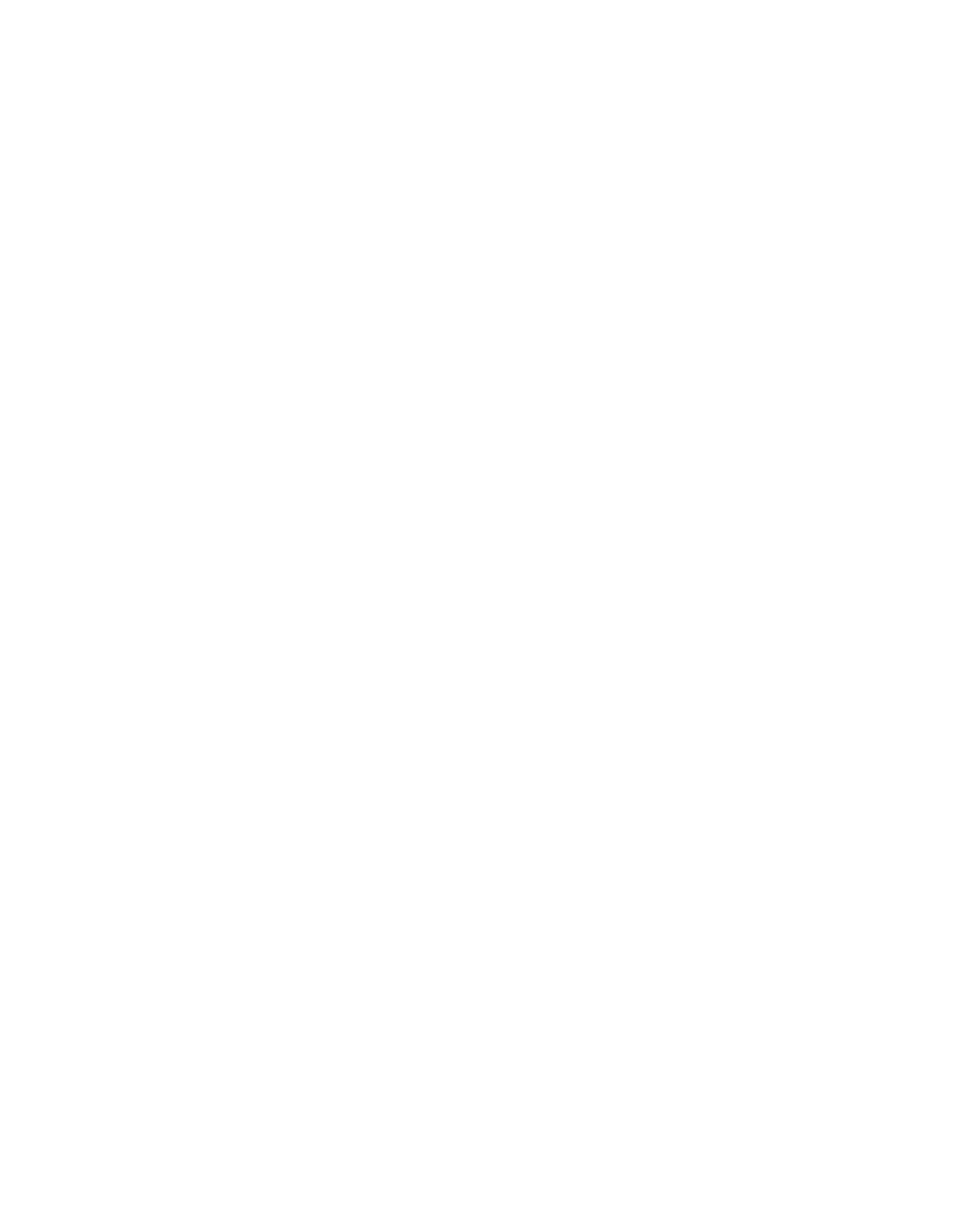

# **AMUSEMENT DEVICES CODE ADOPTION DOCUMENT AMENDMENT 541/21**

**April 15, 2021**

**Elevating and Amusement Devices Safety Program Technical Standards and Safety Authority**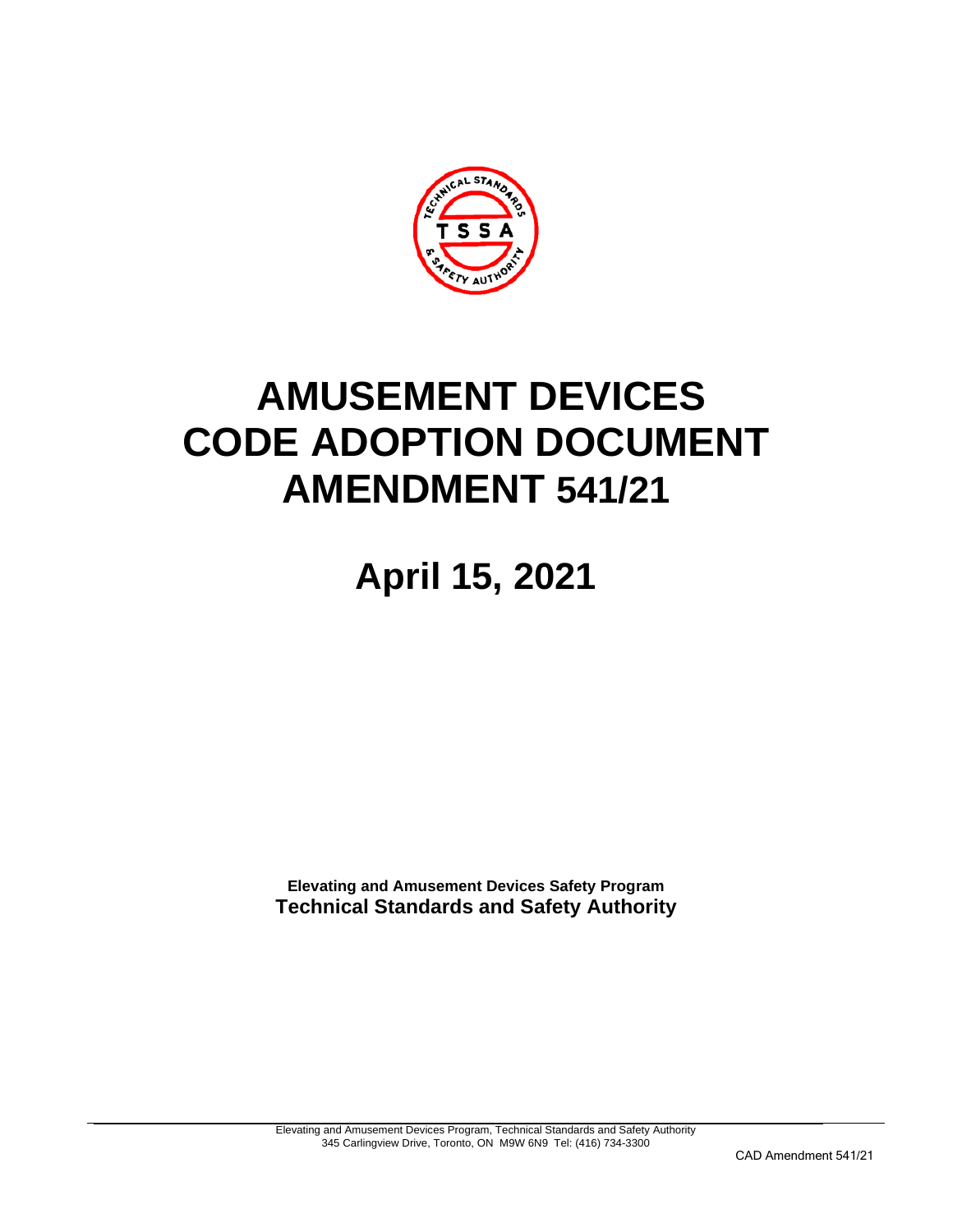# **Background**

This *document* and the codes it adopts establish requirements and minimum standards for the design, manufacture, construction, modification, erection and dismantling, operation, inspection, testing, and maintenance of amusement devices and rides.

Pursuant to s. 1(1) of O. Reg. 223/01 (Codes and Standards Adopted by Reference) made under the *Technical Standards and Safety Act, 2000*, the "Amusement Devices Code Adoption Document" published by TSSA and dated June 1, 2001 (the "CAD") forms a part of O. Reg. 221/01 (Amusement Devices).

CAD amendment 541/21 replaces previous CAD amendment 535-18.

# **Colour Coding and Reference Symbols Used in CAD Amendment 541/21**

| 7.5      | is a reference to another section in this CAD amendment                                     |
|----------|---------------------------------------------------------------------------------------------|
| (533/12) | is a reference to a predecessor document (Director's Order, Enforcement Procedure,<br>etc.) |
| 7.2.4.   | is a reference to a section in an external document or code                                 |

F2783 Standard Practice for Design is the ASTM format for identification of their standards

Note that definitions contained in O. Reg. 221/01 (Amusement Devices) apply to the CAD and adopted codes.

For more information contact:

Technical Standards and Safety Authority Elevating and Amusement Devices Safety Program 345 Carlingview Drive Toronto ON M9W 6N9 e-mail: [eddesignsubmittal@tssa.org](mailto:eddesignsubmittal@tssa.org)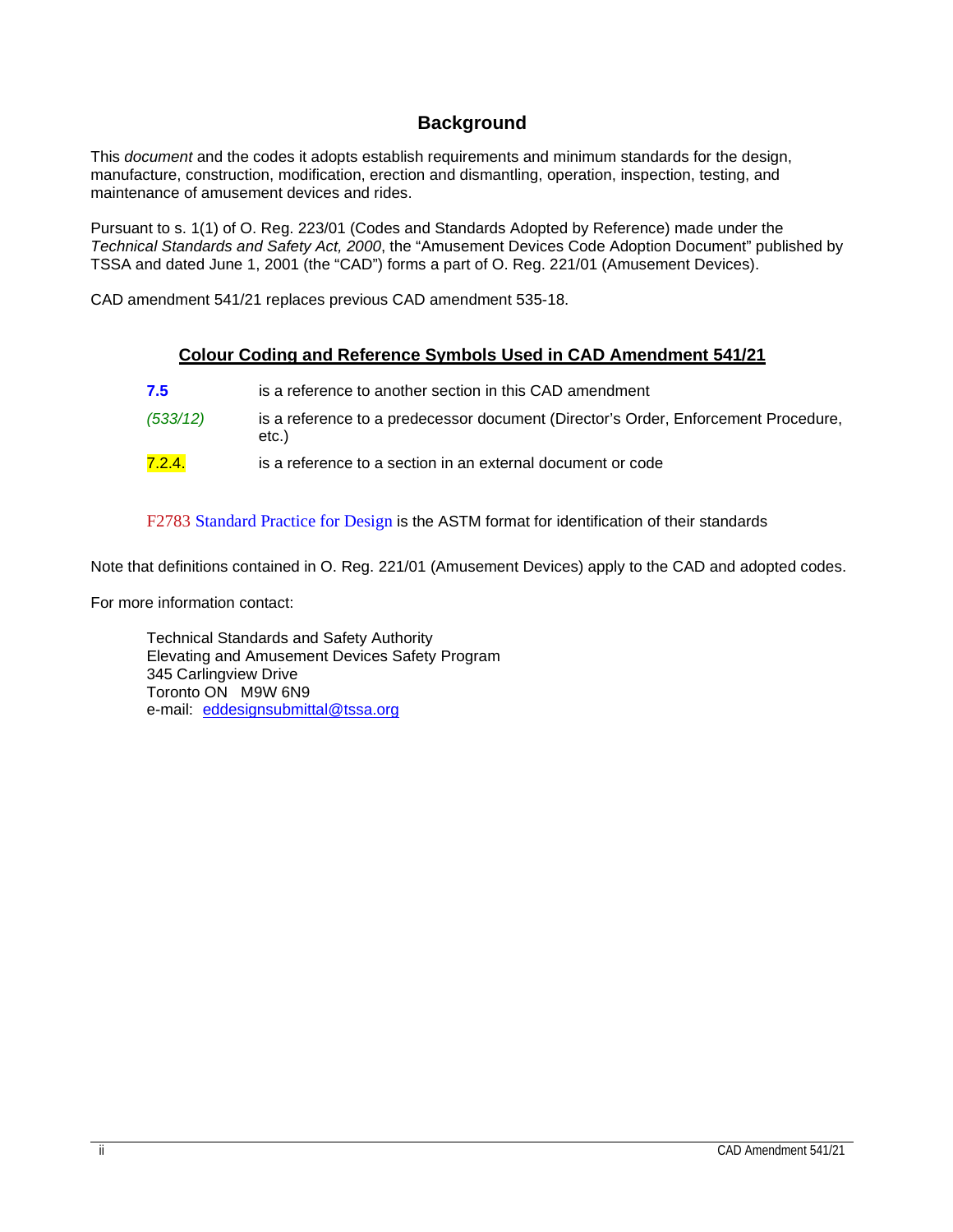# **Table of Contents**

| $\mathcal{P}$ |  |
|---------------|--|
| 2.1           |  |
| 2.2           |  |
| 2.3           |  |
| 2.4           |  |
| 2.5           |  |
| 2.6           |  |
| 2.7           |  |
| 2.8           |  |
| 2.9           |  |
| 2.10          |  |
| 2.11          |  |
| 2.12          |  |
| 2.13          |  |
|               |  |
| 2.15          |  |
|               |  |

| Part 4 |  |  |
|--------|--|--|
|        |  |  |
|        |  |  |
|        |  |  |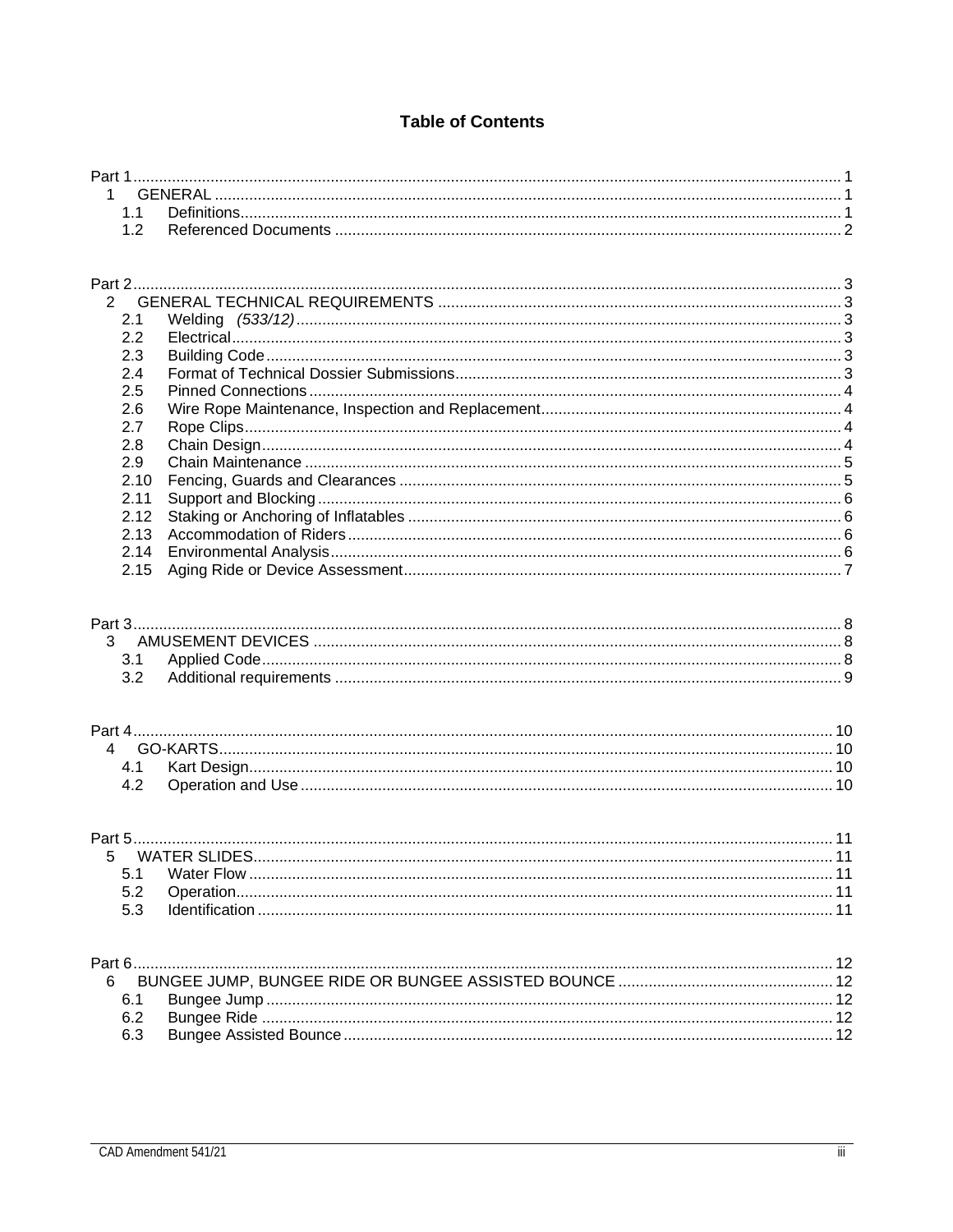| $\overline{7}$ |  |
|----------------|--|
|                |  |
|                |  |
| 7.3            |  |
| 7.4            |  |
| 7.5            |  |
| 7.9            |  |
| 7.10           |  |
| 7 11           |  |
|                |  |
|                |  |
|                |  |
|                |  |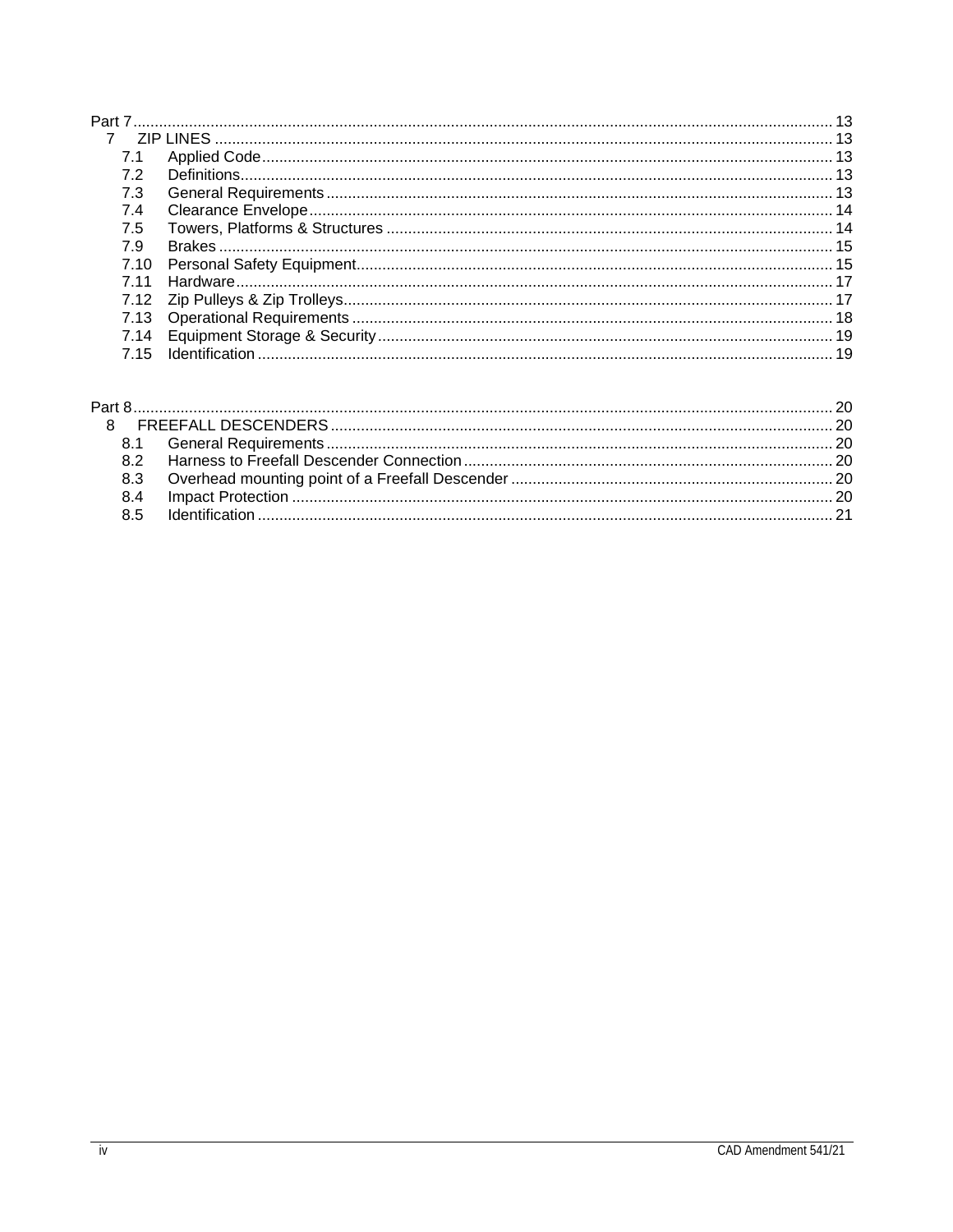# **Amusement Devices Code Adoption Document Referenced in the Amusement Devices Regulation**

# **Part 1**

# <span id="page-6-1"></span><span id="page-6-0"></span>**1 GENERAL**

# <span id="page-6-2"></span>**1.1 Definitions**

- 1.1.1 The terms in this Code Adoption Document (*Document*) have the same meaning as in the *Act* or the Regulation unless otherwise specified herein.
- 1.1.2 Where a provision of a code or standard adopted in this Code Adoption Document (*Document*) is inconsistent with the requirements of this *Document*, the provision of this *Document* shall prevail.
- 1.1.3 In this *Document*:
	- (a) "**ASTM**" refers to the ASTM international standards organization that develops and publishes voluntary consensus technical standards;
	- (b) "**ASME**" means American Society of Mechanical Engineers;
	- (c) "**bungee assisted bounce**" means a device that creates a bouncing action using a trampoline or inflated pad to create a bouncing action that is further assisted by an elastic rope or metal rope and springs or by any other means to supplement the bouncing of a rider to a maximum height of 10m above the bounce surface;
	- (d) "**bungee jump**" means a device that allows a rider to freefall from a height while attached to an elastic cord (bungee) which limits the rider's descent and allows for a recoiling action;
	- (e) "**bungee ride"** means a device that uses elastic rope or metal rope and springs, or any other means used to create a launching and restraining action while propelling a rider in a horizontal or vertical direction or combination thereof;
	- (f) "**critical component**" means a piece of equipment, structure or device that forms part of an amusement device where the failure of the component would likely result in a serious injury because of a fall or impact;
	- (g) **"deropement"** means when a rope or cable leaves its operating position relative to the groove of a sheave, carriage wheel, or saddle;
	- (h) "**F24**" is a reference to the ASTM committee that is responsible for the development of codes and standards related to Amusement Rides and Devices;
	- (i) **"freefall descender"** means a device which permit riders to freefall for a duration of time before the device begins to impart a retarding motion on the rider;
	- (j) **"lifeguard"** means a person who is the holder of
		- (i) the National Lifeguard Services Lifeguard Certificate, or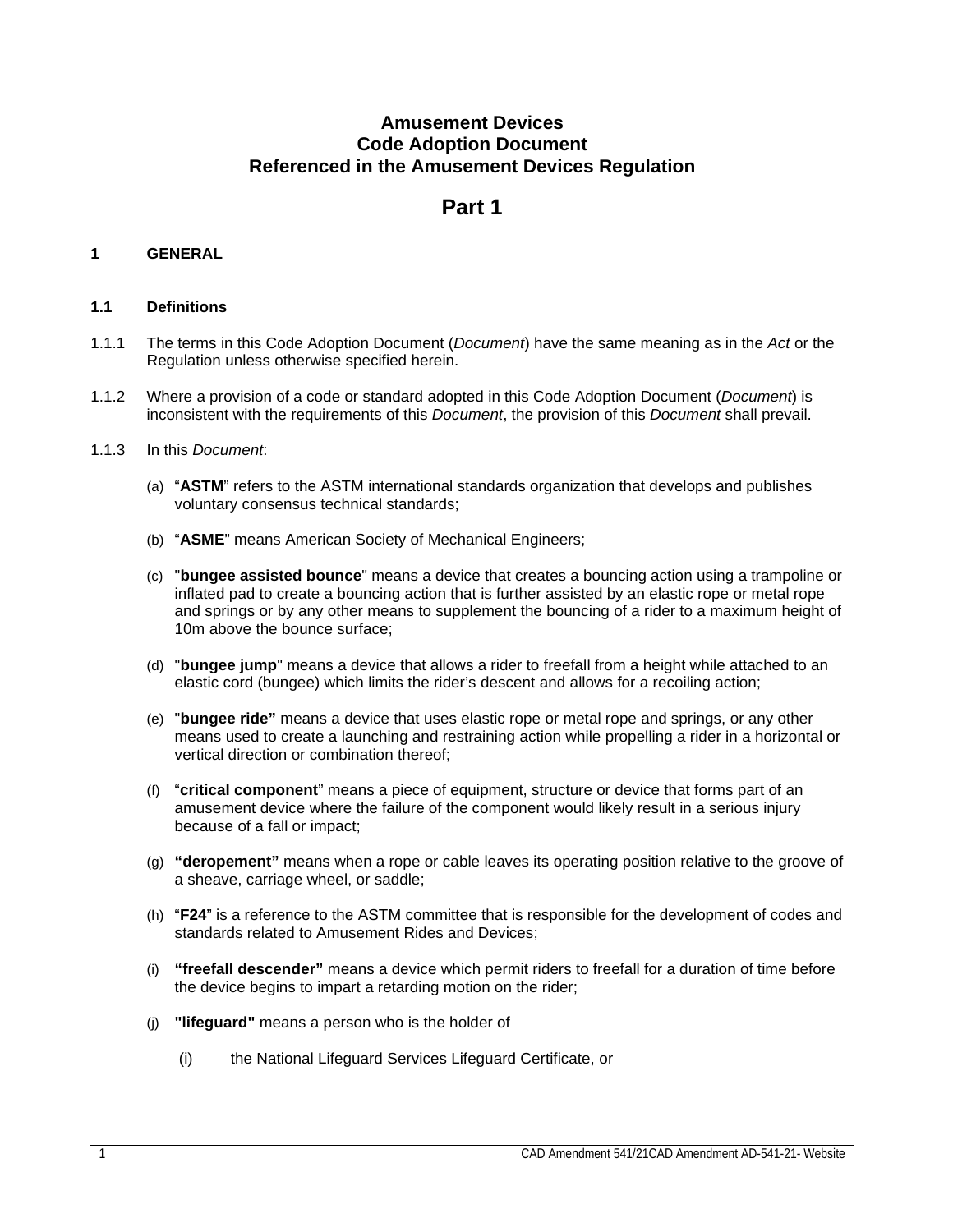- (ii) a certificate that in the opinion of the director is an alternate acceptable certificate to that referred to in **(i)**;
- (k) **"regulation"** except where otherwise specified, means Ontario Regulation 221/01(Amusement Devices) made under the Technical Standards and Safety Act, 2000.

# <span id="page-7-0"></span>**1.2 Referenced Documents**

- 1.2.1 For undated references, the latest edition of the referenced document applies, except as modified by **3.1.3**.
- 1.2.2 For dated references, any subsequent amendments or revisions of these referenced documents do not apply, unless otherwise noted.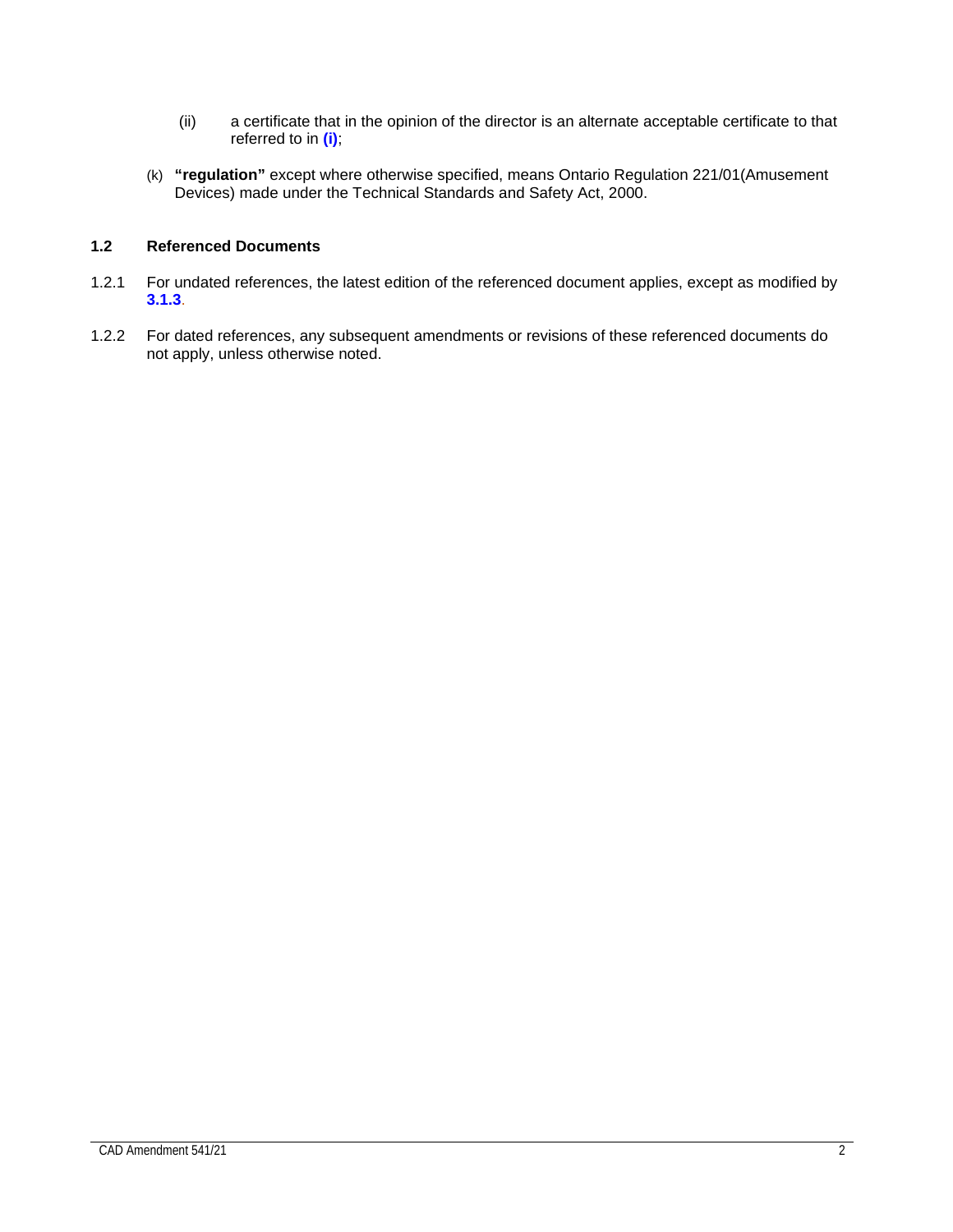# <span id="page-8-1"></span><span id="page-8-0"></span>**2 GENERAL TECHNICAL REQUIREMENTS**

# <span id="page-8-2"></span>**2.1 Welding** *(533/12)*

- 2.1.1 Welding and the qualification of welders shall be in accordance with the requirements set forth in ASTM F2783 Standard Practice for Design, Manufacture, Operation, Maintenance, and Inspection of Amusement Rides and Devices, in Canada.
- 2.1.2 Structural steel repairs and the method to repair a crack in a weld or the parent metal of structural steel on an amusement ride or device must be specified (provided or approved) by the manufacturer/designer of the amusement device. Where the manufacturer/designer no longer exists or is unavailable a Professional Engineer may fulfill these requirements. *(533/12)*
- 2.1.3 The requirement to non destructive test (NDT) a weld repair is generally determined by the manufacturer/designer and/or the engineer who specified the weld particulars utilizing their knowledge of the structure and stresses transmitted to the weld area. *(533/12)*
- 2.1.4 The maintenance records of an amusement ride or device need to include all supporting documentation related to repairs, including welding repairs. The owner shall ensure that welding repairs are done in accordance with the referenced standards, and may be asked to demonstrate compliance though documentation. *(533/12)*

# <span id="page-8-3"></span>**2.2 Electrical**

2.2.1 Electrical equipment shall conform to the requirements of the Ontario Electrical Safety Code as amended from time to time.

# <span id="page-8-4"></span>**2.3 Building Code**

- 2.3.1 A reference to the "building code" or to the National Building Code of Canada or "NBCC" in this *document* or in any codes referenced shall be deemed to refer to the Ontario Regulation 332/12 BUILDING CODE made under the Building Code Act 1992, as amended, commonly known as Ontario Building Code or "OBC".
- 2.3.2 Every platform, stair or ramp used in connection with an amusement device shall be designed and constructed in accordance with the applicable provisions of the building code.

# <span id="page-8-5"></span>**2.4 Format of Technical Dossier Submissions**

- 2.4.1 Technical dossiers shall be submitted in electronic format as follows:
	- (a) filled specification sheets shall be provided in excel or PDF format;
	- (b) other supporting documentation shall be provided in unprotected PDF, excel or word format;

Note: electronically received documents will be returned electronically at the conclusion of the design review.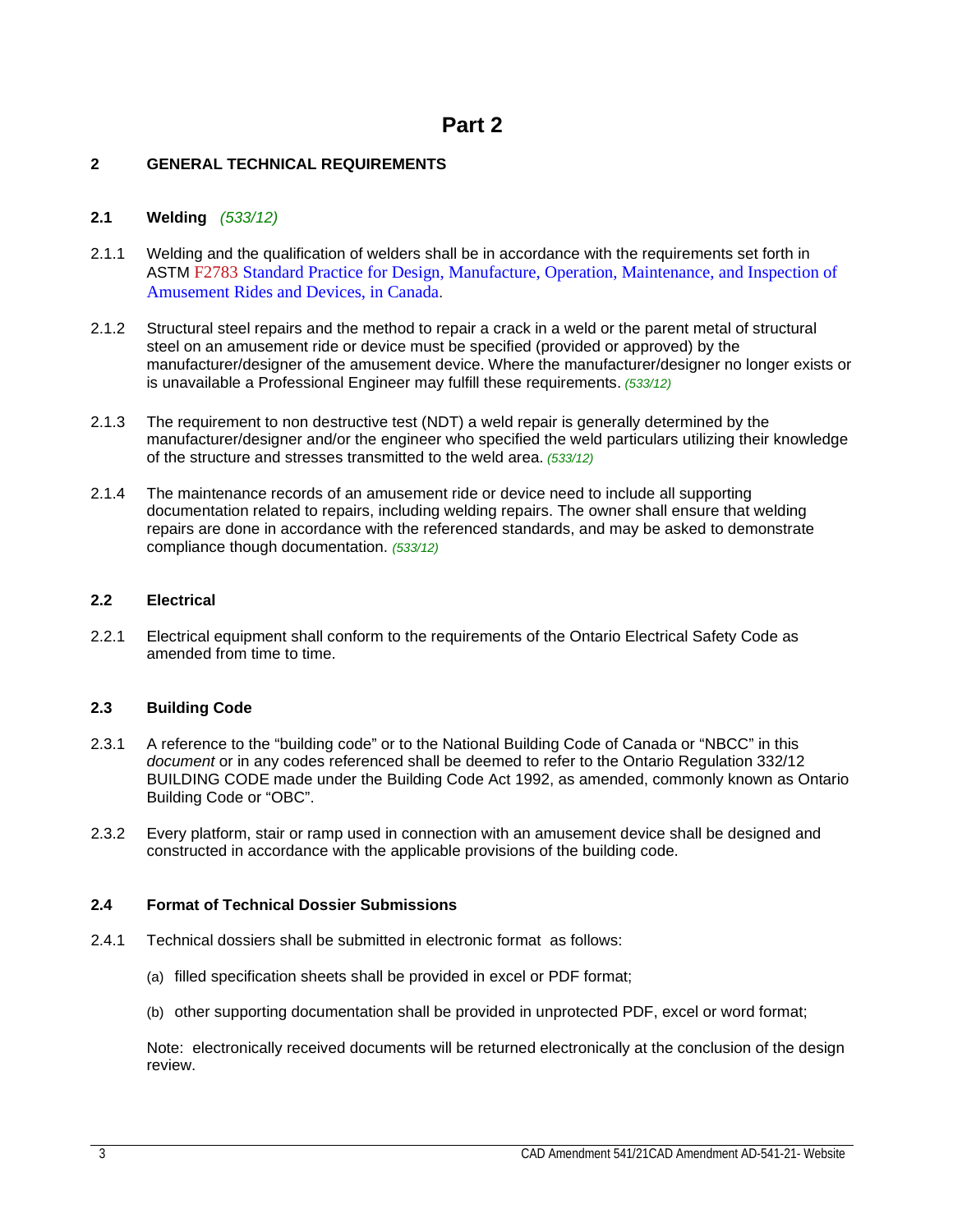# <span id="page-9-0"></span>**2.5 Pinned Connections**

2.5.1 Where the failure of a single pinned connection that could create an unsafe condition on a part of an amusement device, a safety retainer shall be provided for that part of the amusement device that would be subject to the unsafe condition if the pinned connection failed.

# <span id="page-9-1"></span>**2.6 Wire Rope Maintenance, Inspection and Replacement**

- 2.6.1 Wire rope maintenance, inspection and replacement shall be as required by ASTM F2783 Standard Practice for Design, Manufacture, Operation, Maintenance, and Inspection of Amusement Rides and Devices, in Canada (see F2783-20 requirement **7.4.6**).
- 2.6.2 The requirements of ASME A17.6-17 Standard for Elevator Suspension, Compensation, and Governor Systems section 1.10 shall also apply for the evaluation and replacement of wire rope.

# <span id="page-9-2"></span>**2.7 Rope Clips**

- 2.7.1 Where clips are used to fasten the end of a wire rope,
	- (a) the rope end shall be bent over a grooved heart-shaped thimble, the groove of which has a radius equal to that of the rope;
	- (b) the U-bolt section of each clip shall contact the dead end or short end of the wire rope;
	- (c) at least two clips shall be used where the wire rope is less than nine millimetres in diameter;
	- (d) at least three clips shall be used where the wire rope is nine or more but less than sixteen millimetres in diameter;
	- (e) at least four clips shall be used where the wire rope is sixteen or more millimetres in diameter;
	- (f) the clips shall be spaced at a distance apart equal to six times the rope diameter and not closer than four times the rope diameter from the short-end of the rope; and
	- (g) the nuts on the clips shall not be fully tightened until after the rope has been under load and all nuts shall be fully tightened while the rope is still loaded.

# <span id="page-9-3"></span>**2.8 Chain Design**

- 2.8.1 The factor of safety for link chain used on an amusement device shall be in accordance with ASTM F2291 Practice for Design of Amusement Rides and Devices (see F2291-20 requirement 13.2).
- 2.8.2 Where the safety of the passengers in a passenger carrying unit of an amusement device is dependent on a single link chain, a safety retainer shall be used together with the link chain.
- 2.8.3 Link chain that is used as a safety retainer or in a stress bearing application on an amusement device shall,
	- (a) be certified by the chain manufacturer as to its load carrying capacity; and
	- (b) not be constructed of twisted wire or stamped chain.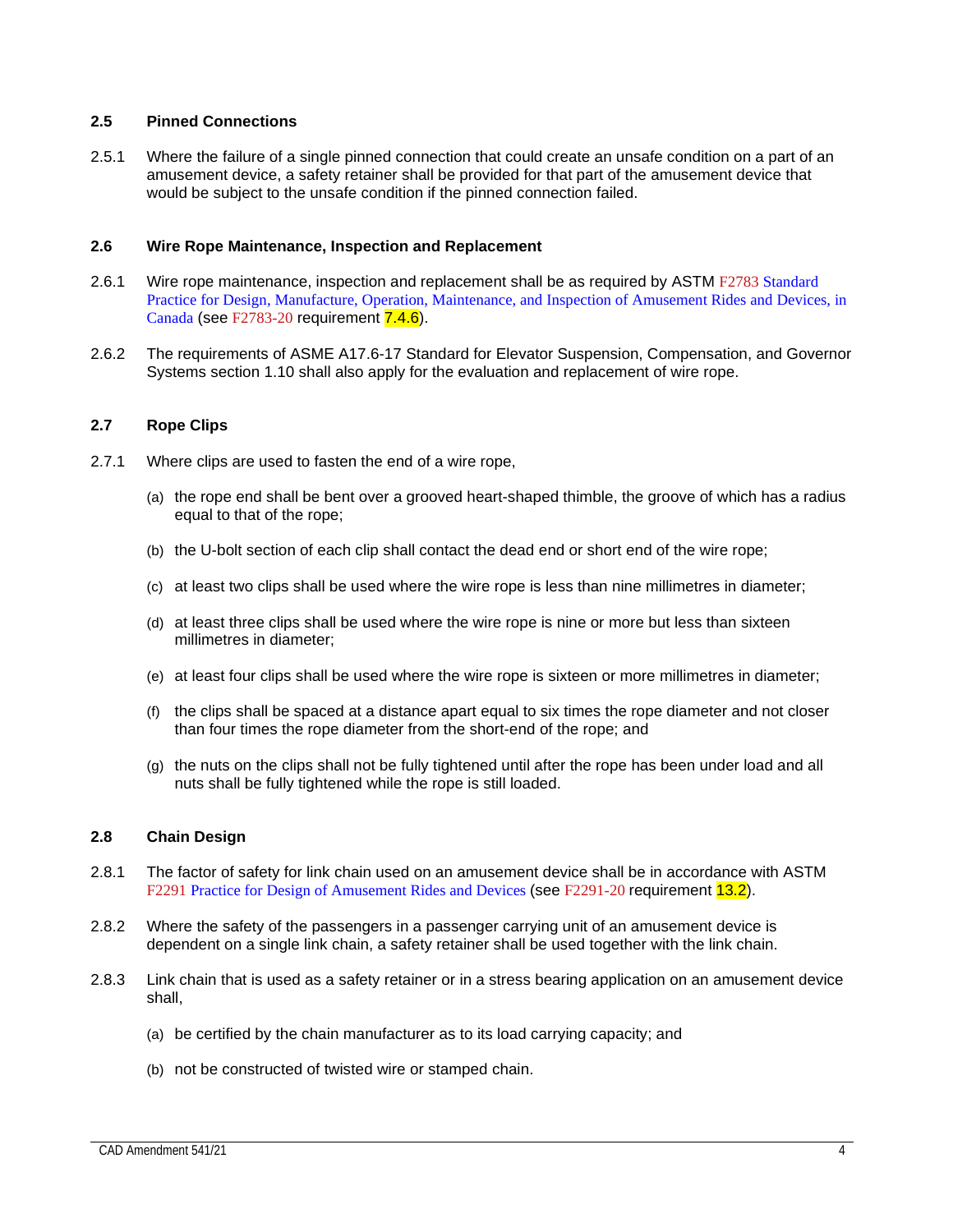- 2.8.4 Each fastener that is used with a link chain on an amusement device shall have a load carrying capacity that is at least equal to the link chain to which it is fastened.
- 2.8.5 Cold shuts, quick links, shackles, connecting links or open hooks shall not be added to the link chain that is used as a safety retainer or in a stress bearing application on an amusement device.
- 2.8.6 Subsection **2.9.5** does not apply to shackles or quick threaded links that are used as end fasteners on a link chain.

# <span id="page-10-0"></span>**2.9 Chain Maintenance**

- 2.9.1 A link chain that is used on an amusement device shall be replaced with a new link chain where,
	- (a) the reduction in the original diameter of the material forming a link in the chain shall not exceed 10 per cent unless otherwise specified by the designer or manufacturer of the amusement device;
	- (b) a link is twisted or distorted;
	- (c) corrosion occurs in a link to a degree that affects the factor of safety required for the link chain;
	- (d) the link chain is used for a purpose other than that for which it is intended to be used; or
	- (e) the link chain is used to carry a load in excess of its capacity.

# <span id="page-10-1"></span>**2.10 Fencing, Guards and Clearances**

- 2.10.1 Where required, fencing shall be in accordance with ASTM F2291 Practice for Design of Amusement Rides and Devices (see F2291-20 section  $14$ ), except as otherwise allowed or required by the building code (see **2.3**).
- 2.10.2 Fencing that will prevent a person from falling shall be provided for each amusement device where it is possible for a person to fall more than 600 millimetres off a platform.
- 2.10.3 Fencing that will prevent access to the amusement device shall be provided for each amusement device where it is possible for persons other than those authorized by the *operator* or licensee to have access to an area where,
	- (a) parts of the amusement device are moving at a speed that exceed 8 kilometres per hour or seven revolutions per minute;
	- (b) any part of the amusement device or passenger swings out over an area to which the public has access less than 2.5 metres above ground level;
	- (c) the normal operational mode of the amusement device is potentially hazardous to bystanders; or
	- (d) guy wires or braces are used on the amusement device that are not clearly marked with streamers or other similar devices.
- 2.10.4 Each opening to an amusement device that provides entrance to or exit from the amusement device for the public shall be provided with a means of preventing persons from inadvertently entering the device.
- 2.10.5 Where fencing is required under this section, the fencing shall be at least 750 millimetres from any moving part of an amusement device.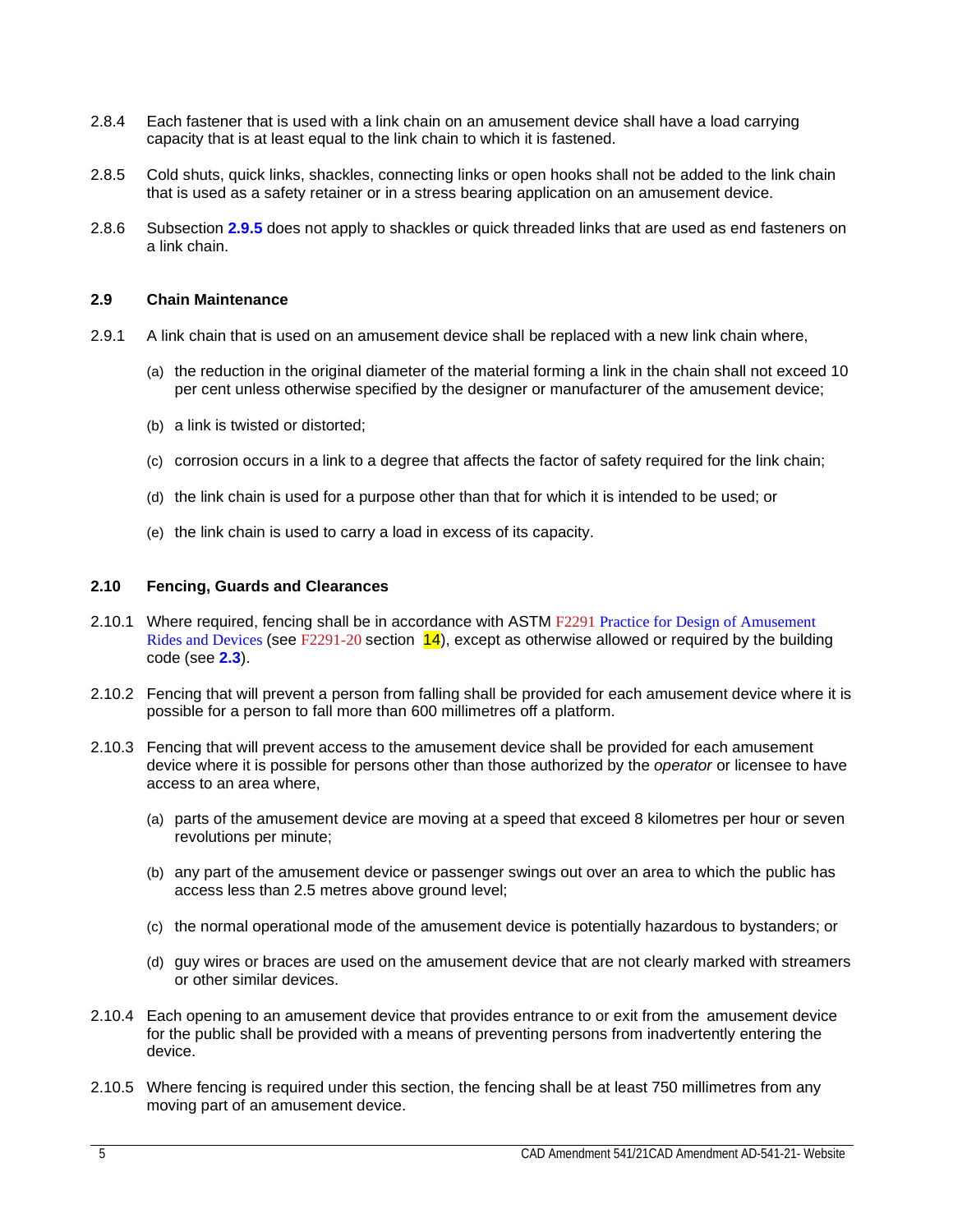- 2.10.6 Every mounting, drive mechanism, structure or other component of an amusement device that could entangle a part of a passenger or the clothes of a passenger shall be guarded to prevent injury to a passenger.
- 2.10.7 Where two or more amusement devices are adjacent to one another and the public is authorized access between the amusement devices, each amusement device shall be so placed that between a part of an amusement device that is not fenced and
	- (a) a moving part of an adjacent amusement device there is a space of at least four metres; or
	- (b) a fixed part of an amusement device or a fence around an adjacent amusement device there is a clear space or walkway of at least three metres.

# <span id="page-11-0"></span>**2.11 Support and Blocking**

- 2.11.1 Bricks or cement blocks shall not be used to support and block an amusement device.
- 2.11.2 Subsection **2.12.1** does not apply to the use of bricks or cement blocks to support and block a platform, stair or a ramp that forms part of an amusement device but is structurally independent from the amusement device.
- 2.11.3 Blocks, other than brick or cement blocks, that are used in the construction of an amusement device shall, where the blocks are more than two tiers high, be cribbed or crossed.
- 2.11.4 Where only one or two tiers of blocks are used in the construction of an amusement device, the height of the blocking shall not exceed the total width of the base of the blocks being used.
- 2.11.5 Blocking that is used in the construction of an amusement device shall be sized so that the bearing surface of the blocking is at least equal to or greater than the bearing surface of the support pad of the amusement device.

# <span id="page-11-1"></span>**2.12 Staking or Anchoring of Inflatables**

2.12.1 All existing inflatable devices shall meet the criteria for staking or anchoring systems referenced in ASTM F2374 Inflatable Amusement Devices (see F2374-19 section 5.6.8).

# <span id="page-11-2"></span>**2.13 Accommodation of Riders**

- 2.13.1 Where a dossier specifies eligibility requirements that must be satisfied for the rider to partake in the amusement device experience, the criteria shall be based on a riders ability or on particularized attributes a rider must have that are deemed necessary for the device to be used safely.
- 2.13.2 Where the specified eligibility requirements appear to be a proxy for a different skill, ability, or rider attribute, the designer or engineer shall enhance the dossier details to demonstrate that reasonable efforts have been made to facilitate other forms of rider accommodation.

# <span id="page-11-3"></span>**2.14 Environmental Analysis**

- 2.14.1 An environmental analysis shall be conducted for all new amusement rides and devices.
- 2.14.2 The analysis shall consider the intended amusement ride or device environmental conditions during fabrication, construction, commissioning, setup/teardown, operation, transportation, and storage.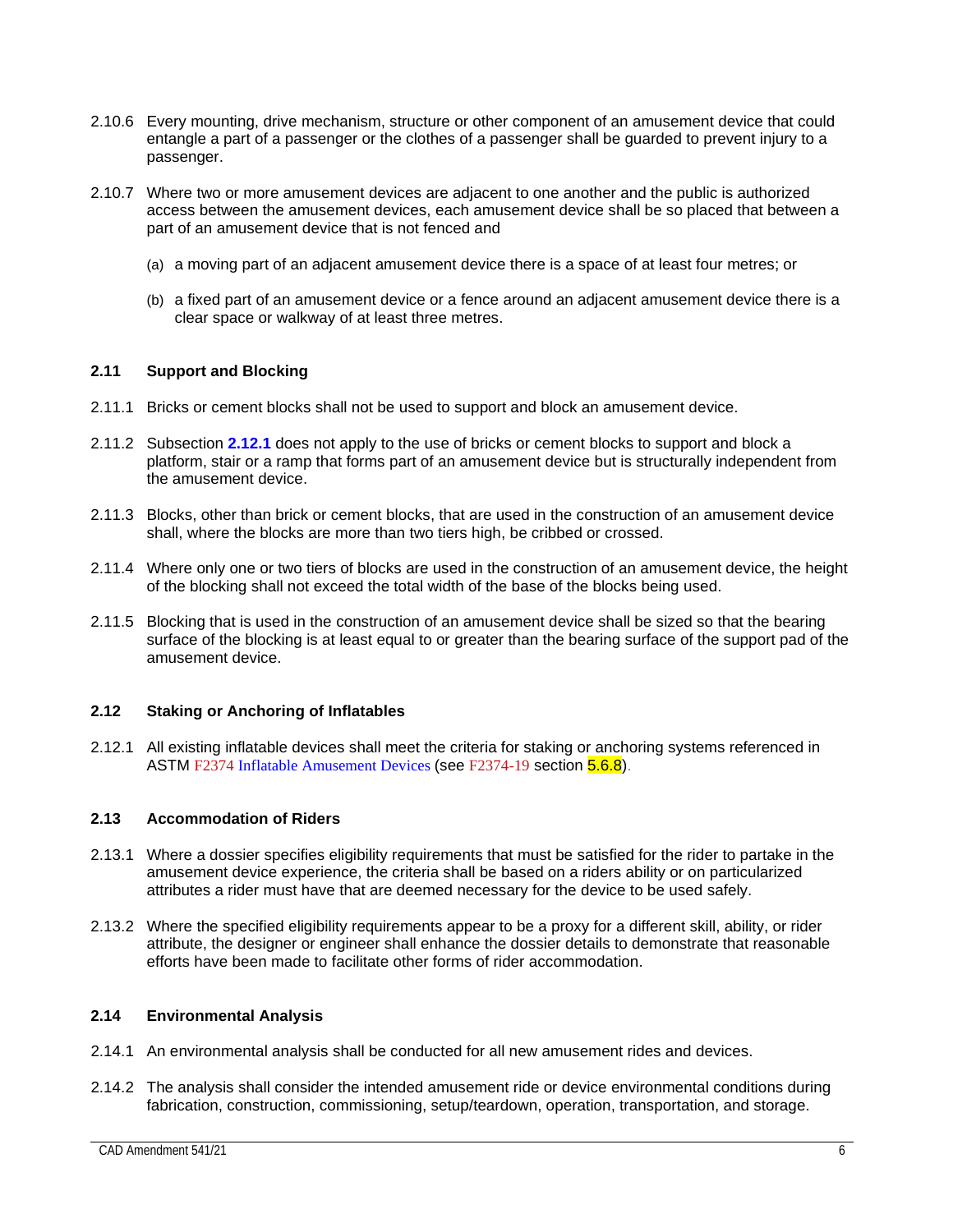# <span id="page-12-0"></span>**2.15 Aging Ride or Device Assessment**

- 2.15.1 Where an aging assessment is required of an amusement ride or device, the assessment shall follow the recommendations of:
	- (a) the manufacturer or a professional engineer if the manufacturer is no longer in business;
	- (b) the requirements of any applicable code referenced in ASTM F2783-17 Standard Practice for Design, Manufacture, Operations, Maintenance, and Inspection of Amusement Rides and Devices, in Canada; and
	- (c) any additional requirements in an aging ride or device guideline set forth by the Director.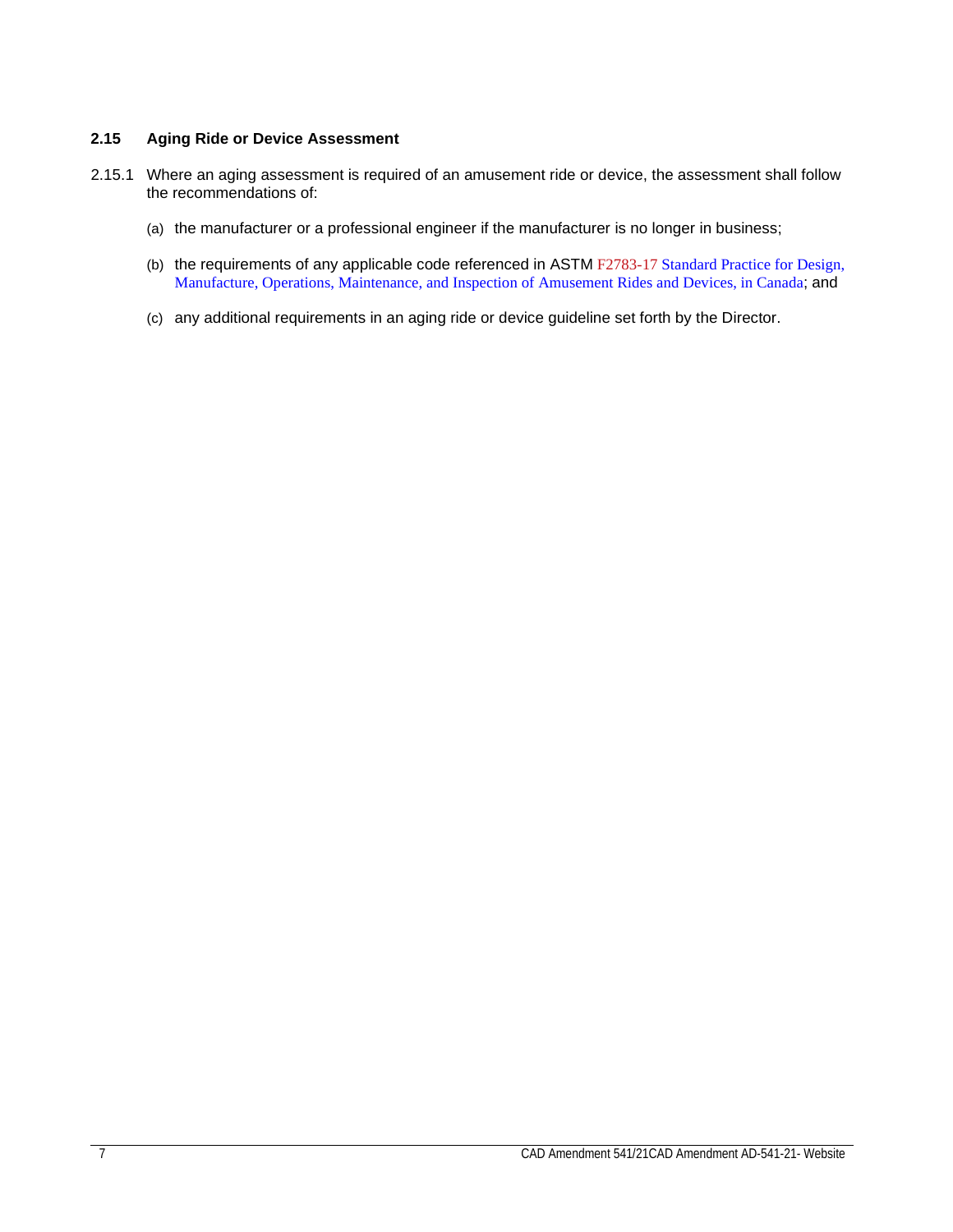# <span id="page-13-1"></span><span id="page-13-0"></span>**3 AMUSEMENT DEVICES**

# <span id="page-13-2"></span>**3.1 Applied Code**

- 3.1.1 Every new amusement device and alterations to existing devices shall comply with the latest edition of ASTM F2783 Standard Practice for Design, Manufacture, Operations, Maintenance, and Inspection of Amusement Rides and Devices, in Canada, and any changes set out in this *document.*
- 3.1.2 At the time of adoption of AD CAD Amendment 541/21, the following standards were referenced by ASTM F2783-20 Standard Practice for Design, Manufacture, Operations, Maintenance, and Inspection of Amusement Rides and Devices, in Canada:

# **Core, Supporting and Other Standards**<br>
(a) F747 **Terminology Relating to Amuse**

- (a) F747 Terminology Relating to Amusement Rides and Devices<br>
(b) F770 Practice for Ownership, Operation, Maintenance, and Ins
- (b) F770 Practice for Ownership, Operation, Maintenance, and Inspection of Amusement Rides and Devices<br>
(c) F1193 Practice for Ouality, Manufacture, and Construction of Amusement Rides and Devices
- (c) F1193 Practice for Quality, Manufacture, and Construction of Amusement Rides and Devices<br>
(d) F2291 Practice for Design of Amusement Rides and Devices
- 
- (d) F2291 Practice for Design of Amusement Rides and Devices<br>
(e) F2974 Guide for Auditing Amusement Rides and Devices
- (e) F2974 Guide for Auditing Amusement Rides and Devices<br>
(f) F1957 Test Method for Composite Foam Hardness Duror (f) F1957 Test Method for Composite Foam Hardness - Durometer Hardness<br>
(g) F2137 Practice for Measuring the Dynamic Characteristics of Amusement
- (g) F2137 Practice for Measuring the Dynamic Characteristics of Amusement Rides and Devices<br>
(h) F2375 Practice for Design, Manufacture, Installation and Testing of Climbing Nets and Nettin
- Practice for Design, Manufacture, Installation and Testing of Climbing Nets and Netting/Mesh used in Amusement Rides, Devices, Play Areas and Attractions
- (i) F3214 Practice for Characterization of Fire Properties of Materials Specified for Vehicles Associated with Amusement Rides and Devices
- (j) F1159 Practice for Design of Amusement Rides and Devices that are Outside the Purview of Other F24 Design Standards

# **Ride Specific Standards**<br>(k) F2007 Practice for De

- (k) F2007 Practice for Design, Manufacture, and Operation of Concession Go-Karts and Facilities<br>
(l) F2374 Practice for Design, Manufacture, Operation, and Maintenance of Inflatable Amusement
- (l) F2374 Practice for Design, Manufacture, Operation, and Maintenance of Inflatable Amusement Devices (m) F2376 Practice for Classification, Design, Manufacture, Construction, and Operation of Water Slide Syst
- (m) F2376 Practice for Classification, Design, Manufacture, Construction, and Operation of Water Slide Systems (n) F2460 Practice for Special Requirements for Bumper Boats
- (n) F2460 Practice for Special Requirements for Bumper Boats<br>
(o) F2959 Practice for Aerial Adventure Courses
- (o) F2959 Practice for Aerial Adventure Courses<br>
(p) F2960 Practice for Permanent Amusement Ra
- (p) F2960 Practice for Permanent Amusement Railway Ride Tracks and Related Devices
- Practice for Operations of Amusement Railway Rides, Devices, and Facilities
- (r) F3158 Practice for Patron Transportation Conveyors Used with a Water Related Amusement Ride or Device
- (s) F2461 Practice for Manufacture, Construction, Operation, and Maintenance of Aquatic Play Equipment
- (t) F2970 Practice for Design, Manufacture, Installation, Operation, Maintenance, Inspection and Major Modification of Trampoline Courts
- (u) F3099 Practices for Parasailing<br>
(v) F3133 Practice for Classificatio
- Practice for Classification, Design, Manufacture, Construction, Maintenance, and Operation of Stationary Wave **Systems**

Note: Not all Ride Specific standards referenced in F2783 are applicable in Ontario. Refer to Ontario Regulation 221/01 for the definition of amusement device and a list of exemptions from that Regulation.

- 3.1.3 The edition of the standards listed in **3.1.1** and **3.1.2** are subject to re-affirmation or renewal as a part of ASTM Committee F24's on-going standards maintenance. Where a standard practice listed in **3.1.1**  and **3.1.2** is re-affirmed or updated, the requirements of the new standard shall come into force six months after the standard's date of publication. Where the date of publication only refers to a month, the date of the month shall be deemed to be the 1<sup>st</sup> day of month.
- 3.1.4 Where a submission is being made in accordance with Ontario Regulation 221/01 s.9, the technical dossier shall include a listing of the applicable code(s) and their edition(s) [Publication Dates], that were used for this purpose.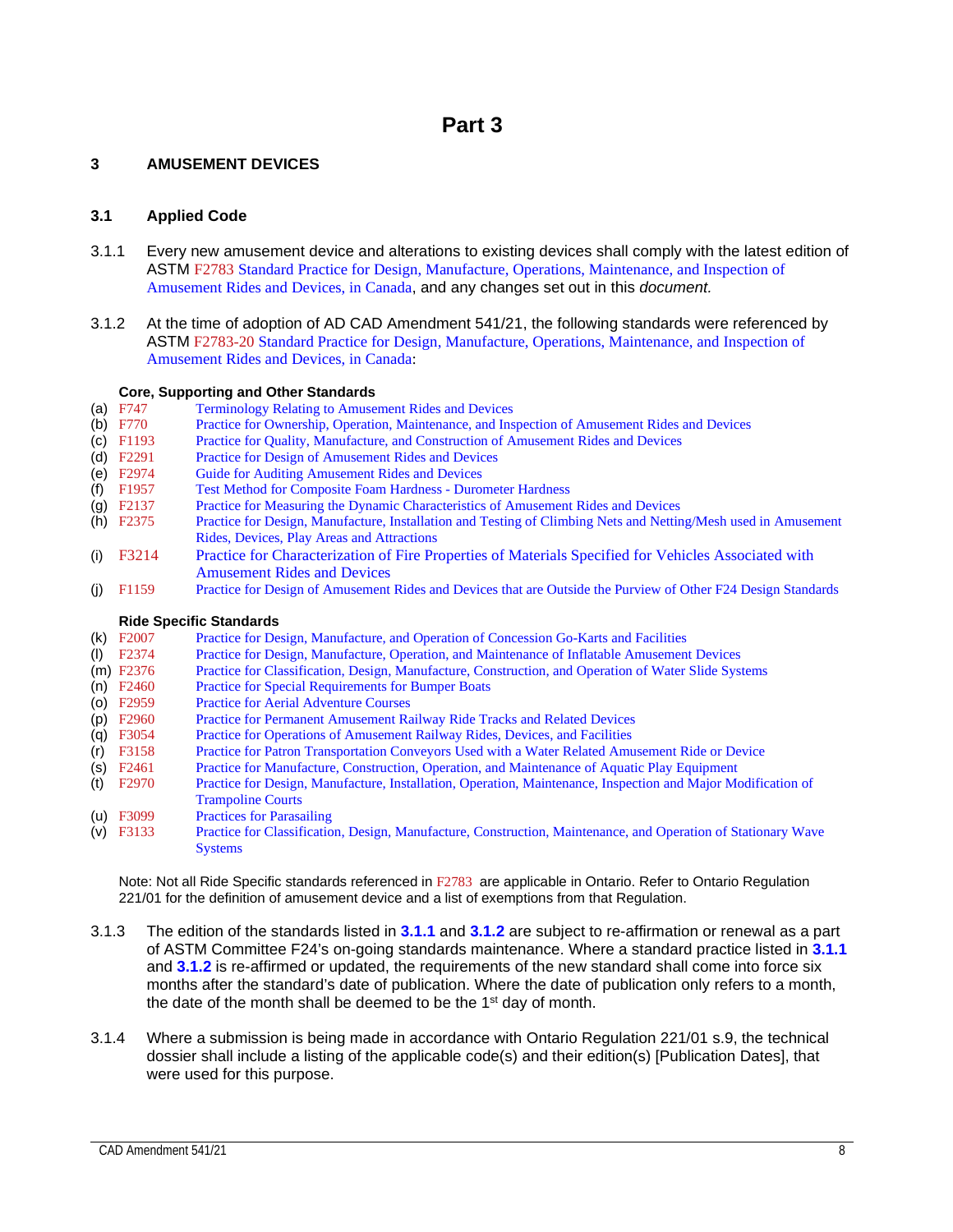3.1.5 For the purpose of **3.1.4**, the latest code edition may be referenced prior to coming into force as specified in requirement **3.1.3**.

# <span id="page-14-0"></span>**3.2 Additional requirements**

- 3.2.1 Every *operator* of an existing amusement device shall comply with the requirements of
	- (a) ASTM F2783 Standard Practice for Design, Manufacture, Operations, Maintenance, and Inspection of Amusement Rides and Devices, in Canada, section 7; and
	- (b) the applicable requirements of **Part 2**.
- 3.2.2 Where the manufacturer or designer of an amusement device is out of business, every person who operates such an amusement device shall comply with subsection **3.2.1** by obtaining the necessary information utilizing either internal or external expertise. See also ASTM F2783-20 Standard Practice for Design, Manufacture, Operations, Maintenance, and Inspection of Amusement Rides and Devices, in Canada requirement 5.4.3.
- 3.2.3 In addition to the requirements of subsections **3.2.1** and **3.2.2**, every person who operates that amusement device shall assemble and maintain updated documents that shall include the following:
	- (a) all instructions, bulletins or other information issued by manufacturers, designers, the designated administrative authority and other safety or regulatory authorities that are applicable to the amusement device; and
	- (b) all additional instructions based on requirements in Ontario Regulation 221/01 that are related to installation, operation, inspections, testing, maintenance, and repairs of the amusement device.
- 3.2.4 In addition to the requirements of Ontario Regulation 221/01, where an amendment or change is required to be made to a technical dossier, the dossier submission documents shall comply with any relevant Directors' Guidelines.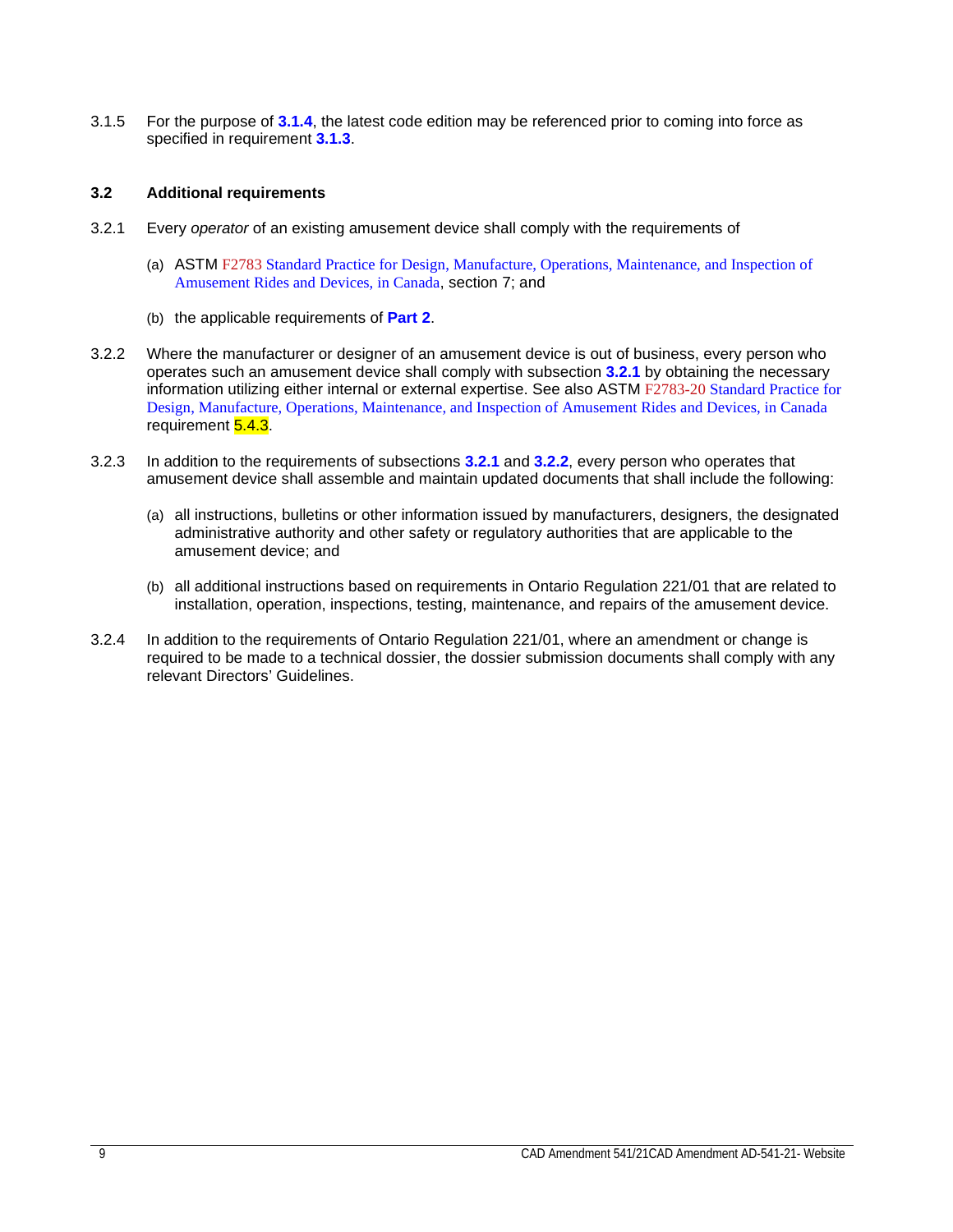# <span id="page-15-1"></span><span id="page-15-0"></span>**4 GO-KARTS**

# <span id="page-15-2"></span>**4.1 Kart Design**

- 4.1.1 Except as set out in (a) and (b), the speed of every kart shall be inherently limited or governed so as not to exceed the maximum speed for which the track is designed:
	- (a) The speed of an *adult kart* shall be limited or governed so as not to exceed 45 km/h (30 mph),
	- (b) The speed of a *kiddie kart* shall be limited or governed so as not to exceed 16 km/h (10 mph).
- 4.1.2 Karts shall have brakes that are designed and adjusted to enable it to slow down and stop the kart when travelling its maximum speed, within twelve metres when carrying a driver weighing the maximum-rated load.
- 4.1.3 The brake and throttle controls on a kart shall return automatically to a non-operational position when released.
- 4.1.4 The seat belt assembly shall incorporate as a minimum a pelvic restraint and upper torso restraint.

# <span id="page-15-3"></span>**4.2 Operation and Use**

- 4.2.1 Refuelling of karts shall be carried out at a location that is inaccessible to the public at the time of refuelling.
- 4.2.2 Only a rider who is wearing a helmet that fits the rider's head and that meets the requirements of Regulation 610 of the Revised Regulation of Ontario, 1990 (Safety Helmets) made under the *Highway Traffic Act*, may use a kart.
- 4.2.3 Every go-kart shall have a sign posted to capture all items listed in ASTM F2007 Practice for Design, Manufacture, and Operation of Concession Go-Karts and Facilities, (see ASTM F2007-18 section 6.10). including the following additional items:
	- (a) Approved helmets must be worn;
	- (b) Hair longer than shoulder length and loose clothing shall be secured; and
	- (c) Riders who are not substantially protected by the rollover protective structures shall be prohibited from riding the kart.
- 4.2.4 Procedures shall be in place to prohibit / prevent persons from walking between go-karts in the pit area used for loading and unloading go-karts.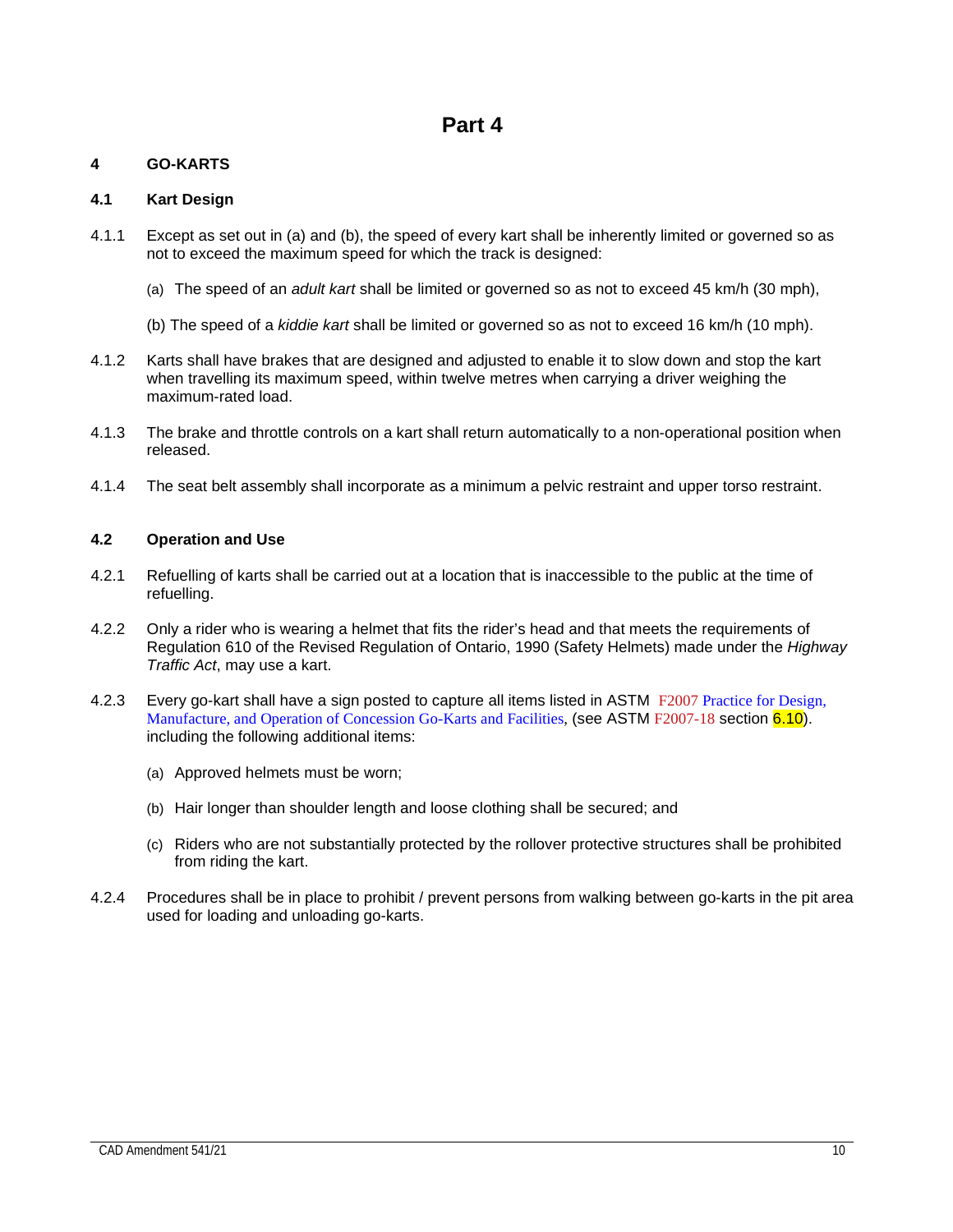# <span id="page-16-1"></span><span id="page-16-0"></span>**5 WATER SLIDES**

# <span id="page-16-2"></span>**5.1 Water Flow**

5.1.1 All water slides shall be provided with either flow metered calibrated means of flow measurement or marker(s), to indicate proper operational water flow/levels for each flume as referenced in ASTM F2376 Water Slide Systems (see F2376-17a section 8.5.3).

# <span id="page-16-3"></span>**5.2 Operation**

- 5.2.1 The splash down area of each water slide shall be supervised by at least one *attendant* who is a *lifeguard* who shall have continuous and direct supervision of that area, except as permitted in **5.2.2**.
- 5.2.2 Where the water depth of the splash down area does not exceed 1.10m ( 43.3 in), a lifeguard may be replaced by
	- (a) a person sixteen years of age or over;
	- (b) the person has satisfied the operator that he or she is a competent swimmer;
	- (c) is trained in the emergency procedures for the pool; and
	- (d) is the holder of a current first-aid certificate as permitted in R.R.O. 1990, Reg. 565: Public Pools.
- 5.2.3 A run out area of each water slide shall be supervised as required by subsection **5.2.2** (a), (c) and (d).
- 5.2.4 Where the splash down area of a water slide forms an integral part of a swimming pool, a splash down area divider shall be in place between the splash down area of the waterslide and the rest of the swimming pool.

# <span id="page-16-4"></span>**5.3 Identification**

- 5.3.1 Each flume or consecutive flumes in a water slide arrangement shall be identified by a unique installation number.
- 5.3.2 Each unique installation number in a waterslide system shall have a separate logbook and shall be referenced as required for incident reporting purposes.
- 5.3.3 All multi-person water slide vehicles (rafts / tubes / boats) shall bear a serial number or a unique numbering system to label each unit for inspection and maintenance purposes.
- 5.3.4 All existing multi-person water slide vehicles shall conform to **5.3.3**.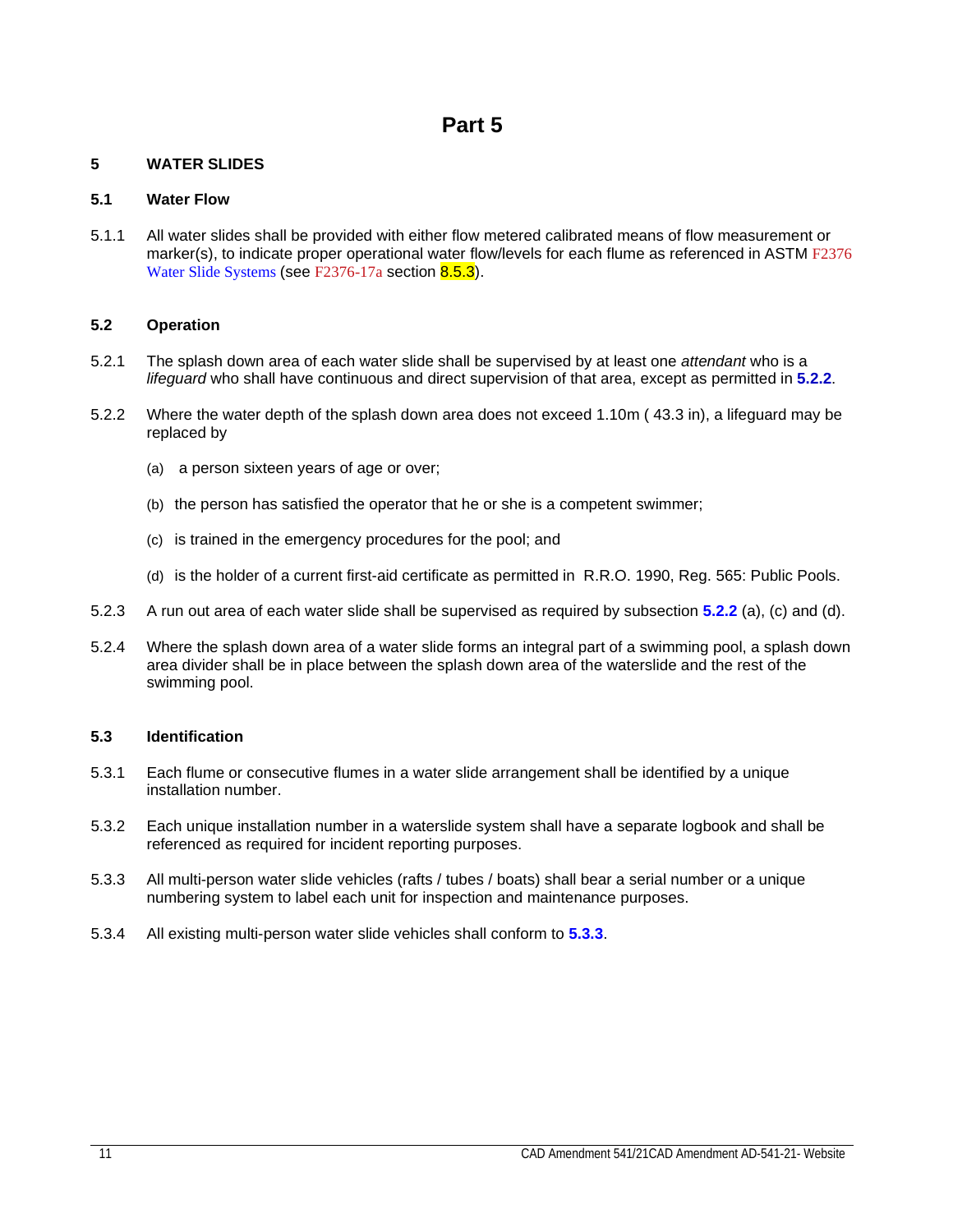# <span id="page-17-1"></span><span id="page-17-0"></span>**6 BUNGEE JUMP, BUNGEE RIDE OR BUNGEE ASSISTED BOUNCE**

# <span id="page-17-2"></span>**6.1 Bungee Jump**

- 6.1.1 The design and operation of every *bungee jump* shall comply with the requirements set forth in:
	- (a) ASTM F1159 Standard Practice for Design of Amusement Rides and Devices that are Outside the Purview of Other F24 Design Standards;
	- (b) any applicable requirements adopted by the standards listed in section **3.1** of this *document*; and
	- (c) the "Canadian Bungee Code of Safe Practice". (Revision 04/07/00).
- 6.1.2 Bungee jumps shall be permanent, not portable installations.

# <span id="page-17-3"></span>**6.2 Bungee Ride**

- 6.2.1 The design and operation of every *bungee ride* shall comply with the requirements set forth in:
	- (a) ASTM F1159 Standard Practice for Design of Amusement Rides and Devices that are Outside the Purview of Other F24 Design Standards; and
	- (b) any applicable requirements adopted by the standards listed in section **3.1** of this *document*.

# <span id="page-17-4"></span>**6.3 Bungee Assisted Bounce**

- 6.3.1 The design and operation of every *bungee assisted bounce* shall comply with the requirements set forth in:
	- (a) ASTM F1159 Standard Practice for Design of Amusement Rides and Devices that are Outside the Purview of Other F24 Design Standards; and
	- (b) any applicable requirements adopted by the standards listed in section **3.1** of this document.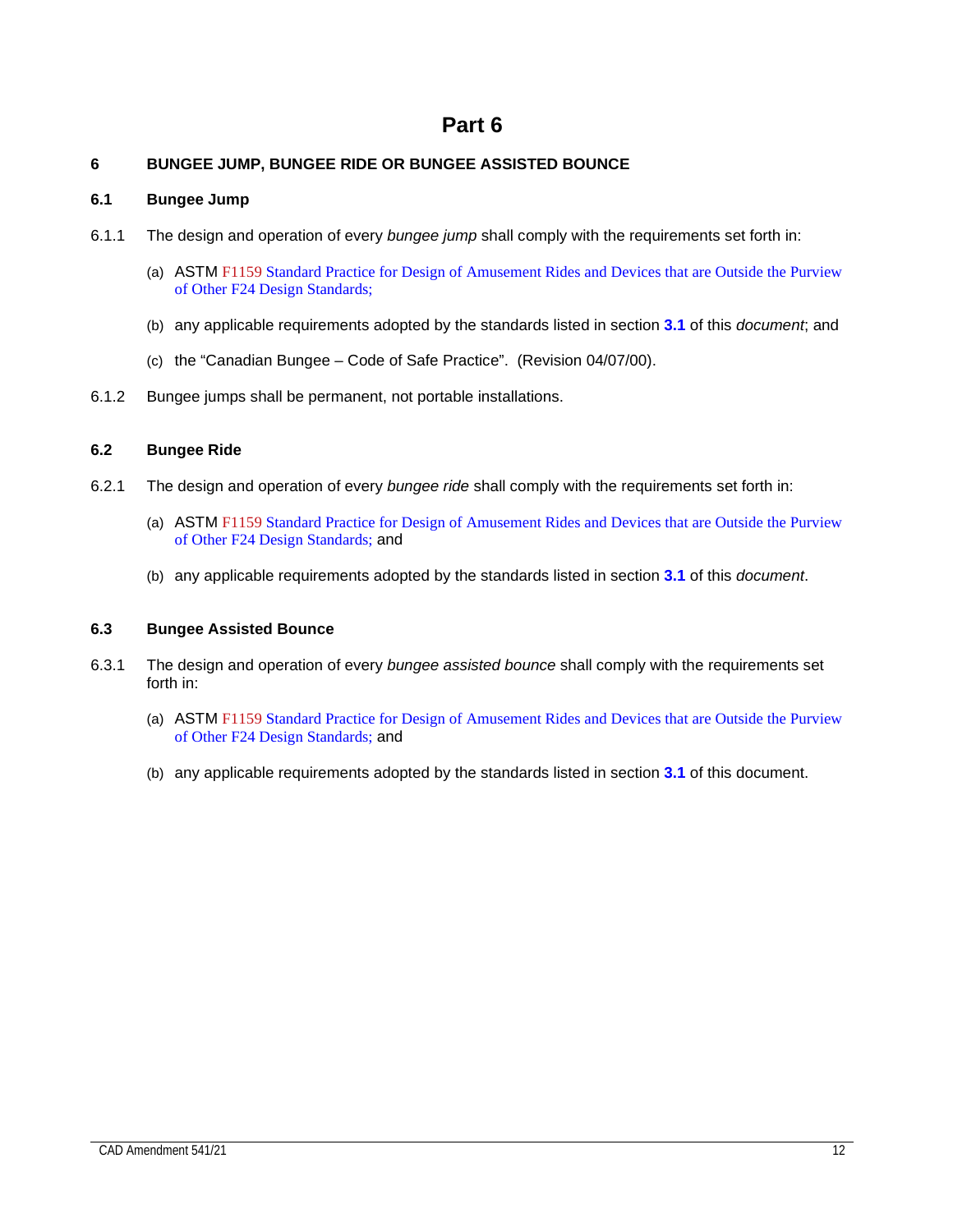# <span id="page-18-1"></span><span id="page-18-0"></span>**7 ZIP LINES**

# <span id="page-18-2"></span>**7.1 Applied Code**

- 7.1.1 Every newly installed or altered zip line shall conform to the requirements of **Part 1, Part 2 , Part 3,**  and **Part 7** of this *Document.*
- 7.1.2 Zip lines shall comply with the requirements set forth in ASTM F2959 Standard Practice Special Requirements for Aerial Adventure Courses.
- 7.1.3 The term *aerial adventure course* or *course*, in ASTM F2959 Standard Practice Special Requirements for Aerial Adventure Courses, shall also mean *zip line.*

# <span id="page-18-3"></span>**7.2 Definitions**

For the purpose of **Part 7**,

- (a) **"active brake"** means a brake or braking system that is initiated and/or sustained by the action of an *attendant* or the rider.
- (b) **"change over,"** means a manual transfer of carabiners or snap hooks from one activity or anchor point to the subsequent activity or anchor point by an *attendant* or rider, common in challenge courses or zip line/canopy tours.
- (c) "**connect/disconnect component**" means a component of a zip line or personal rigging system that is manipulated by an *attendant* or the rider during the action of preparing for, and completion of, riding. Connect/Disconnect components are intended for "quick" release and/or regular opening/closing, latching/unlatching and/or connection/disconnection.
- (d) **"gravity brake"** means a form of a passive braking system where the rider is brought to a stop by gravity.
- (e) **"loading or unloading area"** means the space, platform or structure within immediate proximity to the zip line where riders begin or terminate a zip line ride.
- (f) **"passive brake"** means a brake that is initiated and/or sustained without action of an *attendant* or the rider.
- (g) **"safety line"** means the flexible or rigid, horizontal, vertical or sloping, continuous or discontinuous device used as a protection against falling from a height.

# <span id="page-18-4"></span>**7.3 General Requirements**

7.3.1 All *critical component*s must be accessible for inspection. Where special lifting equipment is required for inspections, this equipment shall be available at the time of all initial, follow-up or periodic inspections, as requested by the inspector or submitting engineer.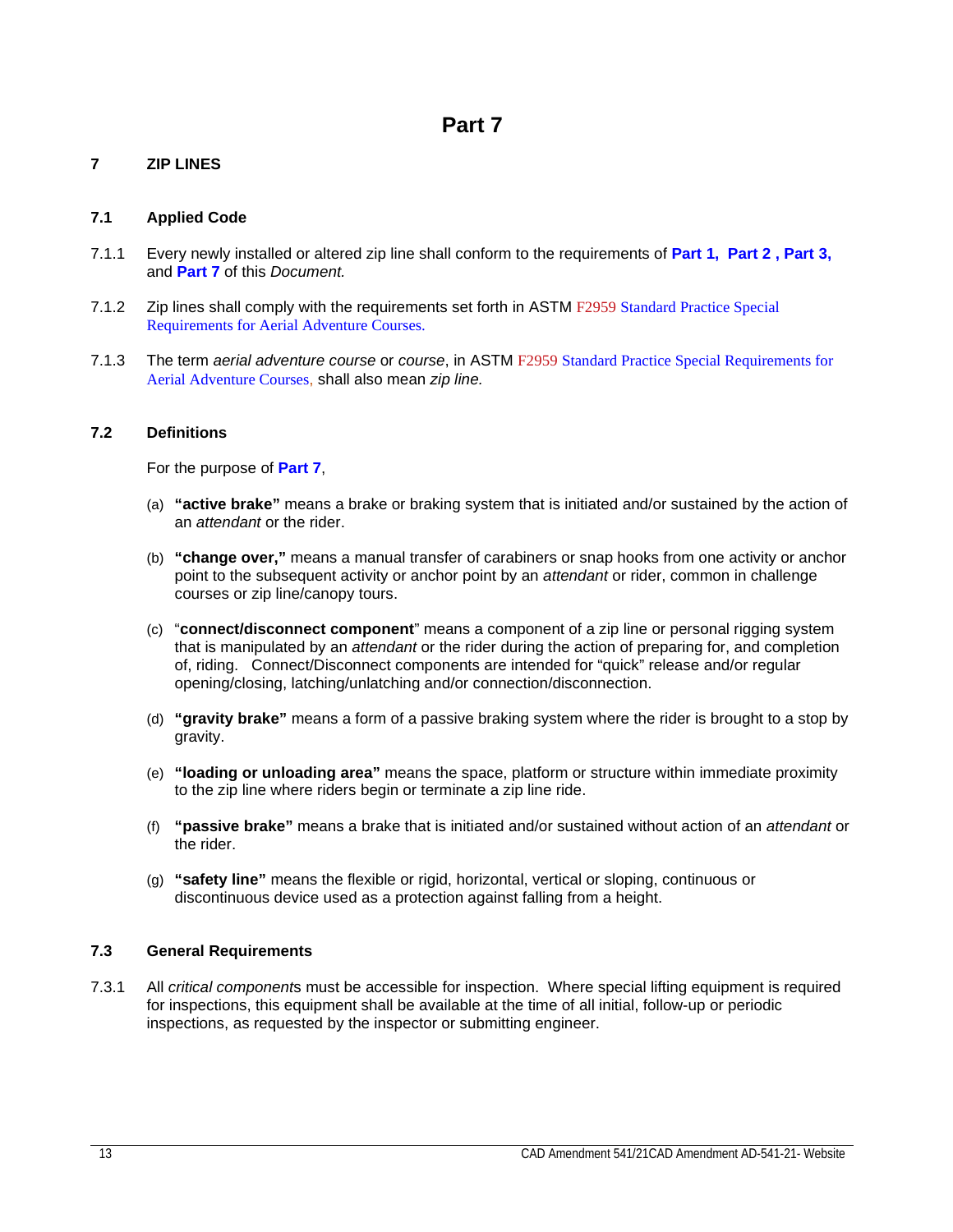# <span id="page-19-0"></span>**7.4 Clearance Envelope**

- 7.4.1 In addition to rider Clearance Envelope Analysis required in ASTM F2959 Standard Practice Special Requirements for Aerial Adventure Courses (see F2959-19 requirement 11.), and section 6.6 of ASTM F2291, ziplines at their points of termination shall not be less than 2.0 metres apart, unless a risk analysis developed utilizing a comprehensive methodology can support a reduction of this dimension.
- 7.4.2 In addition to **7.4.1**, the minimum vertical clearance between any part of the zip line and any part of an overhead system shall not be less than the following:
	- (a) if the zip line crosses above a road or parking lot or any area with vehicular traffic, the lowest point of the rider, under the most adverse loading conditions shall be not less than 5.0 metres above the road.
	- (b) if the zip line crosses above a passenger ropeway, under the most adverse loading conditions including wire rope sag, stretch, and a *deropement* of the passenger ropeway, the lowest point of the rider will not pass closer than 2.4 metres from the highest point on the ropeway.
	- (c) if the zip line crosses underneath a passenger ropeway, the designer shall consider a complete *deropement* between the towers: no part of the ropeway shall come in contact with the zip line or rider under the most adverse loading conditions.
	- (d) Where a zip lines crosses over a hiking trail, walkway or ski slope, a vertical clearance of 2.4 metres shall be maintained from the lowest point of the rider under the most adverse loading conditions to the ground or snow level.

# <span id="page-19-1"></span>**7.5 Towers, Platforms & Structures**

- 7.5.1 Despite **2.3.2**, small platforms (capacity less than or equal to four persons, no guardrails) shall:
	- (a) be designed or evaluated by a professional engineer to be capable of supporting three times the rated capacity;
	- (b) be of sound construction and free of sharp edges or gaps that could pose hazards; and
	- (c) have suitable tie-offs or *safety line*s, capable of supporting the intended load, to facilitate the movement of *attendant(s)* while performing their required tasks including rescue.
- 7.5.2 Platforms, decks, or any structure that forms part of a zip line launch or landing platform shall have a conspicuously posted sign indicating Safe Working Load (capacity) in kg and number of persons.

# **7.6 Wire Rope**

- 7.6.1 The entire length of the wire rope and all wire rope terminations must be visible for inspection.
- 7.6.2 Zip lines, shall be one continuous un-cut length of wire rope. i.e. no splices.

# **7.7 Guy Wires**

7.7.1 Preventative measures shall be in place where a guy wire could be used, whether accidental, or deliberate, as a descent line.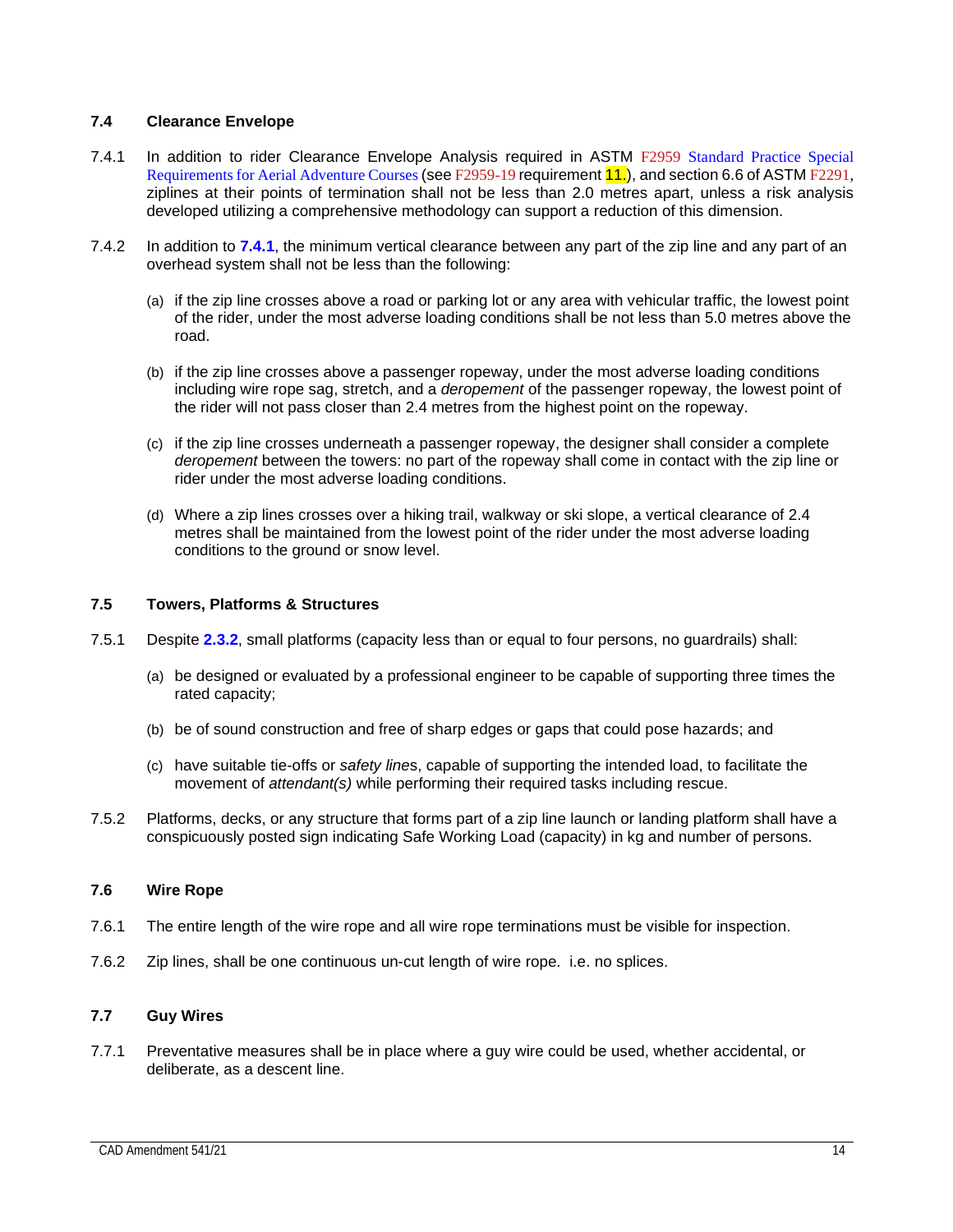# **7.8 End Terminations**

- 7.8.1 Through bolted terminations of zip lines shall have a safety factor of 10 and shall be backed up with a system rated to eighty percent (80%) of the primary wire rope strength, and configured to protect against bolt and termination failure, not wire rope failure.
- 7.8.2 Turnbuckles, when used as part of the rigging of the zip line have a safety factor of 10 and shall be backed up with a system rated to eighty percent (80%) of the primary wire rope strength, and configured to protect against turnbuckle failure, not wire rope failure.

# <span id="page-20-0"></span>**7.9 Brakes**

- 7.9.1 Where the speed of the rider at approach to the unload platform is less than 10 km/hr, the zip line braking system shall consist of:
	- (a) a primary brake that may be an *active brake* or a *passive brake*.
- 7.9.2 Where the speed of the rider upon the approach to the unload platform is greater than 10 km/hr and less than 24 km/hr, the zip line braking system shall consist of:
	- (a) a primary brake which may be an *active brake* or a *passive brake*; and
	- (b) a secondary passive brake, except not a *gravity brake.*
- 7.9.3 Where the speed of the rider upon the approach to the unload platform is greater than 24 km/hr, the zip line braking system shall consist of:
	- (a) a primary *passive brake*, except not a *gravity brake*; and
	- (b) a secondary *passive brake*, except not a *gravity brake.*
- 7.9.4 Brakes shall be engineered components of known design limits, and shall have a data tag that includes, or can be related back to a manufacturer's document that includes the following:
	- (a) manufacturer's name, identification or designation;
	- (b) model, style, lot, or serial number;
	- (c) rope sizes permitted;
	- (d) speed limitations; and
	- (e) any additional safety requirements.

# <span id="page-20-1"></span>**7.10 Personal Safety Equipment**

- 7.10.1 All components that form part of a *safety line* or *critical component,* including but not limited to pulleys, trolleys, lanyards, slings, harnesses, helmets, or carabiners shall:
	- (a) be permanently labeled by the manufacturer, such that the source of the equipment is traceable;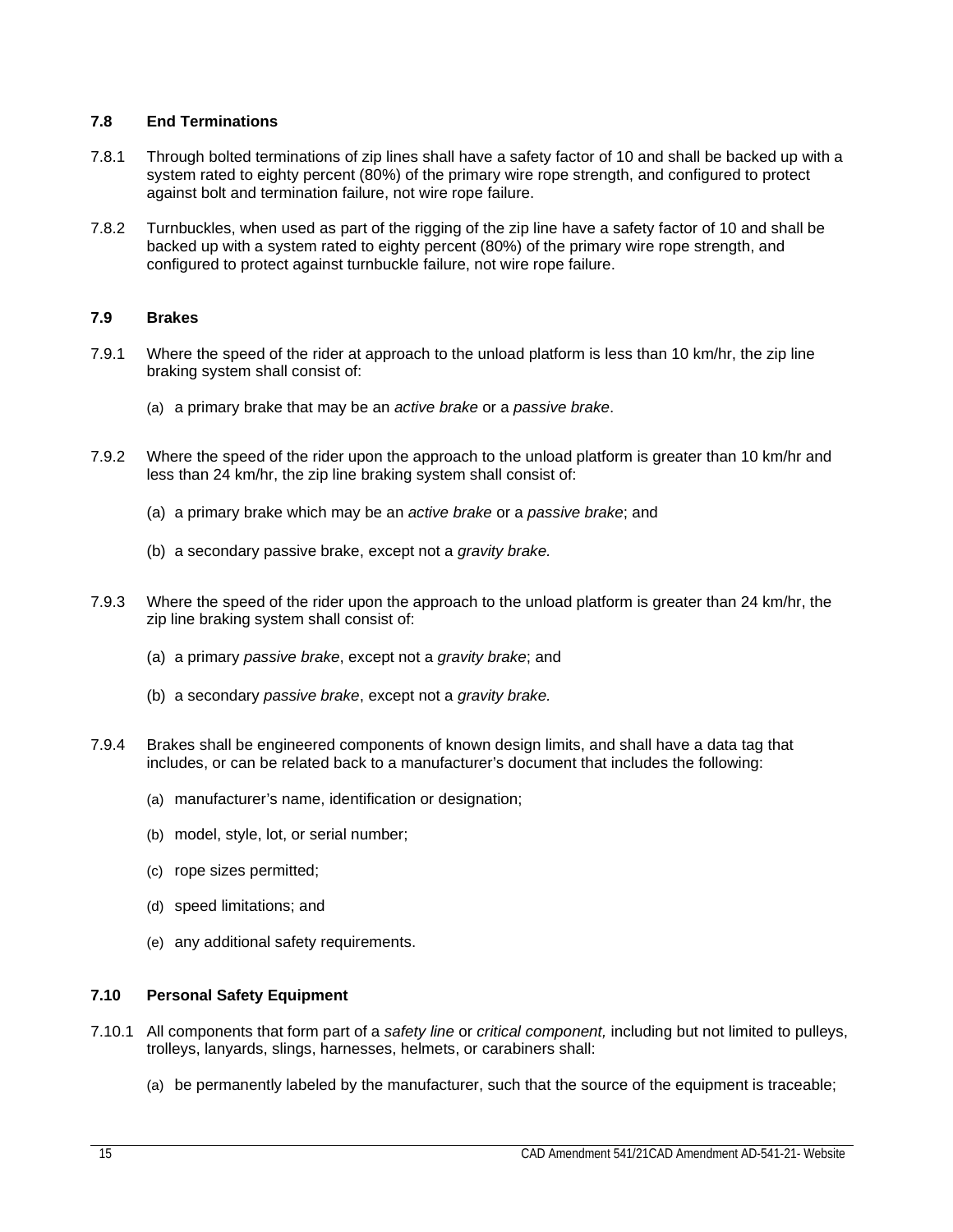- (b) be commercially manufactured products used in personal rigging equipment application; and
- (c) bear the label of a certifying organizations or where the equipment is of a custom or unique nature a statement of equivalency shall be provided by the submitting engineer along with details of the test procedure.
- 7.10.2 In addition to **7.10.1**, all components that form part of a *safety line* or *critical component* such as pulleys, lanyards, slings, harnesses, helmets, or carabiners shall bear a serial number or a unique numbering system to label each unit or sets of units for inspection and maintenance purposes.
- 7.10.3 Where one or more parallel slings or lanyards are under tension, their lengths shall be varied or another method employed to minimize the risk of entrapment or strangulation.
- 7.10.4 In challenge course applications, where riders conduct repeated change-overs, auto-locking carabiners or snap hooks shall be used. Single action carabiners are not permitted.
- 7.10.5 Carabiners in *critical component* applications that are accessible to riders shall be a commercial grade, auto locking and triple action opening. All other carabiners shall as a minimum be double action.
- 7.10.6 Load-bearing locking carabiners, locking snap hooks or rapid links shall be made of steel where direct contact with the wire rope occurs during zip line riding.
- 7.10.7 Carabiners shall be of a size suitable for the equipment used.
- 7.10.8 All installations, including pre-existing installations, where repeated *change over* by the rider is required, *connect/disconnect components* shall be:
	- (a) a continuous belay design or an interlocked belay design; and
	- (b) include a secondary attachment not less than required in **7.10.4**.
- 7.10.9 For a single stand-alone zipline, where repeated *change over* is not required and where the launch platforms are staffed by an *attendant*, and the platform is not guarded by railings, gates or safety nets, the *connect/disconnect components*
	- (a) may conform to **7.10.8**; or
	- (b) shall utilize a means that offers not less than double lanyard protection with carabiners of a type not less than required in **7.10.5** when the rider is launching from the platform.
- 7.10.10 Harnesses shall:
	- (a) be available to fit the range of rider sizes permitted on the zip line; and
	- (b) offer full body harness protection, either as a full body harness or as a combination sit and chest harness arrangement to ensure the rider is retained regardless of rider orientation.

7.10.11 Helmets shall be worn by riders.

Note: The following standards are accepted for equipment identification as required above. Other standards may be used if acceptable to the director.

UIAA 104 Mountaineering and Climbing Equipment 'Slings'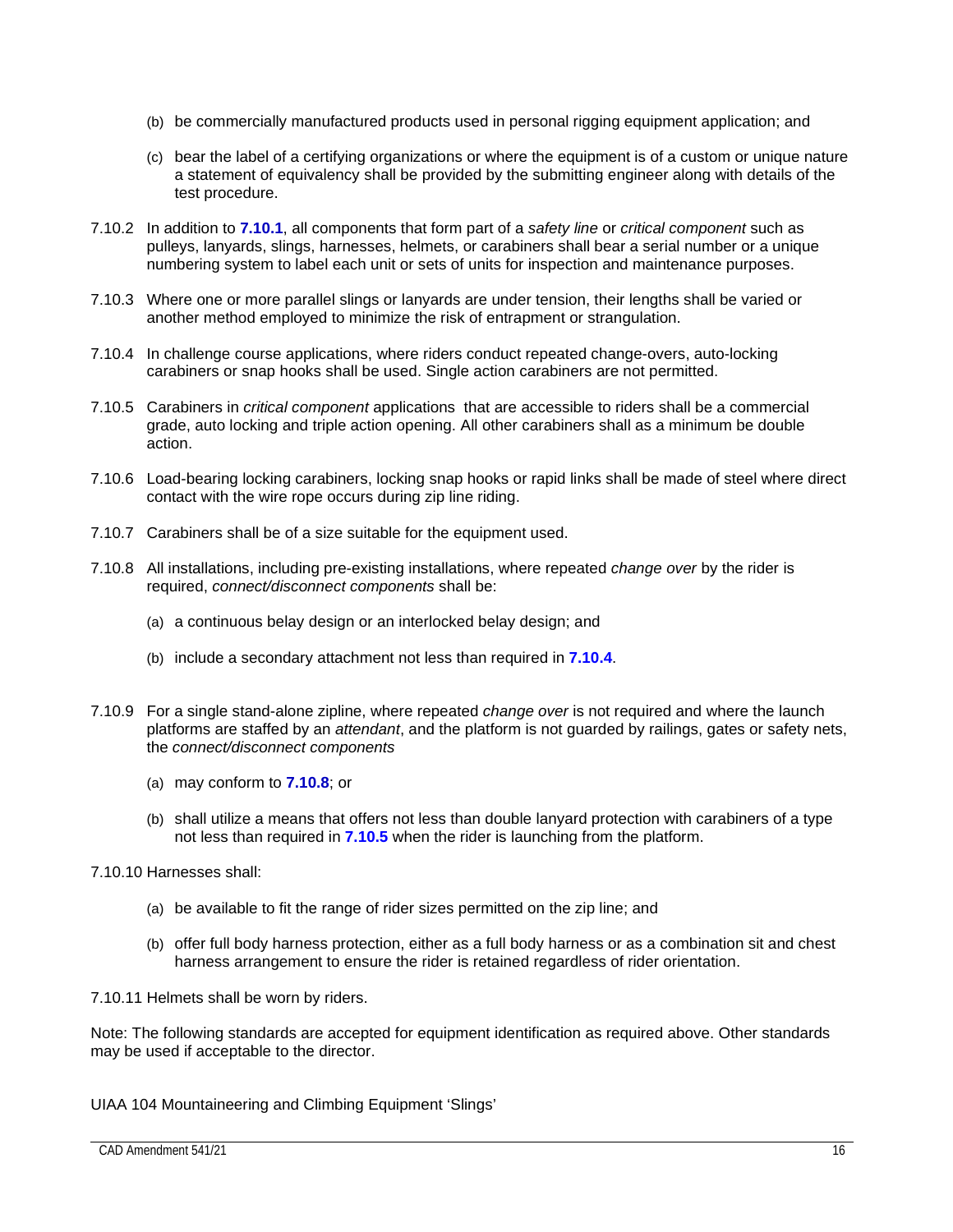UIAA 105 Mountaineering and Climbing Equipment 'Harnesses' UIAA 121 Mountaineering and Climbing Equipment 'Connectors/Karabiners' UIAA 106 Mountaineering and Climbing Equipment "Helmets"

EN 566:2006 Mountaineering equipment. Slings. Safety requirements and test methods. EN 12277: 2015 Mountaineering equipment. Harnesses. Safety requirements and test methods. EN 12275:2013 Mountaineering equipment. Connectors. Safety requirements and test methods. EN 361:2002 Personal protective equipment against falls from a height. Full body harnesses. EN 362:2004 Personal protective equipment against falls from a height. Connectors. EN 1651:1999 Paragliding equipment. Harnesses. Safety requirements and strength tests. EN 12492:2012 Mountaineering Equipment. Helmets for mountaineers. Safety requirements and test methods.

ANSI Z359 Fall Protection Code Version 3.0 CSA Z259.10-12 (R22016) Full body harness CSA Z259.12-16 Connecting Components for Personal Fall-Arrest Systems (PFAS) ASTM F1772-12 Standard Specification for Harnesses for Rescue, Safety, and Sport Activities

UIAA refers to Union International Alpinism Association EN refers to European Norm ANSI refers to American National Standards Institute

# <span id="page-22-0"></span>**7.11 Hardware**

- 7.11.1 The following requirements apply to all equipment used in a safety application such as connectors, pulleys, and shackles:
	- (a) equipment shall have a product label stamped, engraved, or otherwise permanently marked with the product label information;
	- (b) load-bearing hardware shall display the mark or logo of the certification organization, and manufacturer's name or identifying mark; and
	- (c) load-bearing hardware shall display the minimum rated breaking strength, or a manufacturer's model number that relates back to a manufacturer's document that identifies the applicable strength ratings.
- 7.11.2 Shackles classified as *critical component*s shall be commercial grade, and shall have a minimum breaking strength of not less than 100% of the minimum breaking force of the wire rope being used.

# <span id="page-22-1"></span>**7.12 Zip Pulleys & Zip Trolleys**

- 7.12.1 Pulleys/Trolleys identified in the technical dossier shall be supplied with the following documentation:
	- (a) engineered drawings or manufacturer specifications indicating suitability of use;
	- (b) replacement, testing, and inspection criteria and intervals;
	- (c) rope sizes permitted;
	- (d) speed limitations; and
	- (e) any additional safety requirements.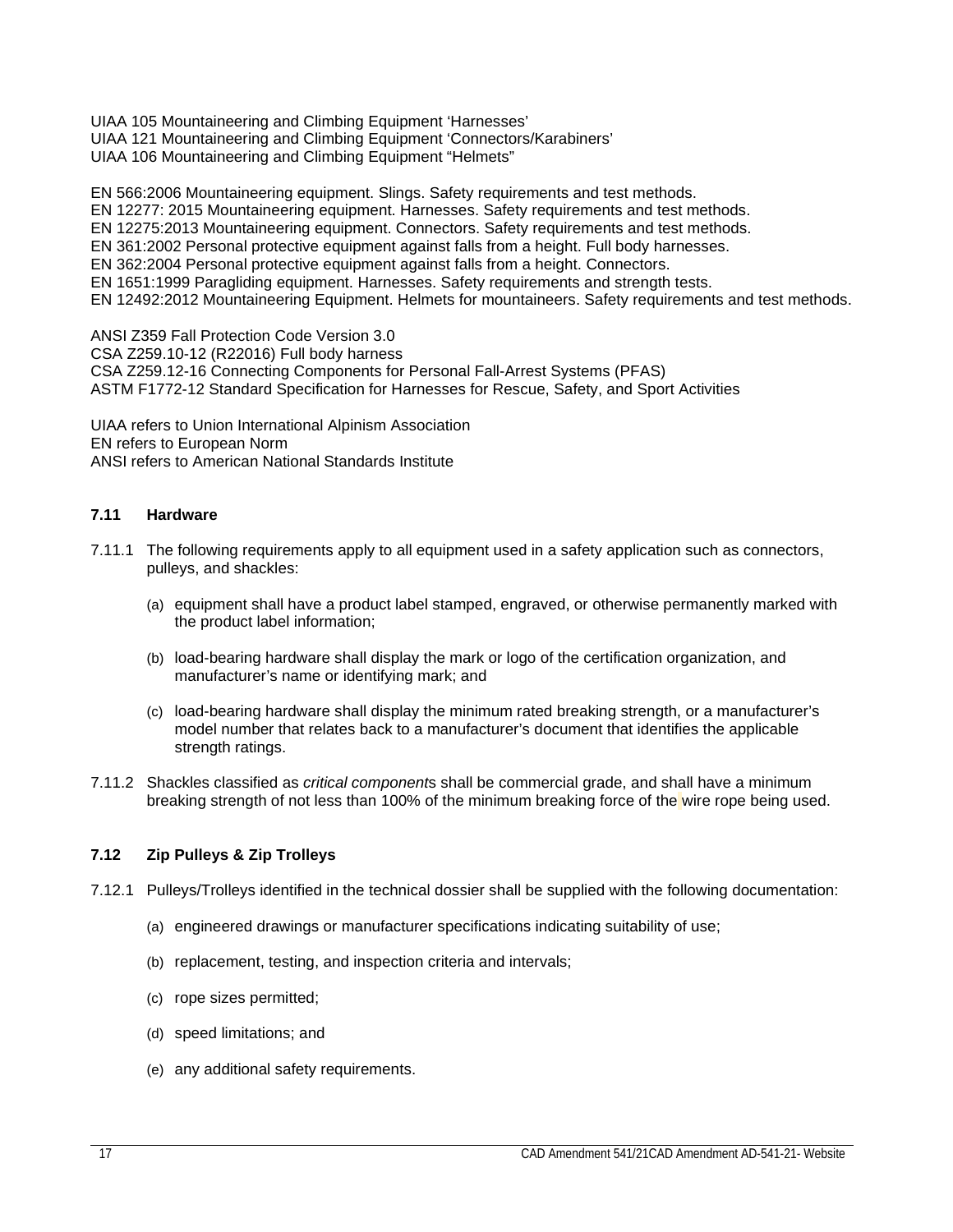- 7.12.2 Pulleys and trolleys or other dynamic *critical component*s must be backed up in case of failure with a redundant connection between the rider and the zip line, where the safety factor of the pulley or trolley is less than twelve (12). The redundant system shall be at least eighty percent (80%) of the strength of the trolley or pulley.
- 7.12.3 Redundant lines for pulleys or trolleys, where required, shall attach to the zip line in parallel with the pulley. It may go through a part of the pulley, but the steel of the connector must be over the wire rope such that it would maintain suspension even in the event of a catastrophic failure of the pulley.
- 7.12.4 Despite subsection **7.12.2** where the pulley is placed on the rope by the rider or the *attendant*, (in applications such as challenge courses that utilize small lightweight pulleys), a redundant back up to the pulley is required regardless of the pulley safety factor.
- 7.12.5 Pulleys or trolleys shall be suitable as specified by their manufacturer for the size of wire rope being used, the maximum speed of travel, and of at least dual sheave construction.
- 7.12.6 Pulley sheave material shall be compatible with the wire rope.

# <span id="page-23-0"></span>**7.13 Operational Requirements**

- 7.13.1 Safety rules must be posted and explained to the rider prior to riding.
- 7.13.2 Challenge course or other zip lines where riders are more actively involved in their own connection/disconnection shall have a training area where a sample of a zip line is installed close to the ground. All riders shall be given an orientation prior to proceeding on to the challenge course or zip line. This training area will be used by *attendant*s to assess the rider's ability and allow them to practice using the equipment, while allowing *attendant*s to assess their ability to proceed.
- 7.13.3 Measures, whether equipment-related, procedural or both, shall be implemented to ensure that entanglements with hair, body parts, clothing or jewelry does not occur between the pulley or any other piece of equipment.
- 7.13.4 Means shall be in place to prevent riders from launching before they are properly attached to the pulley system.
- 7.13.5 Risk appropriate means shall be in place to prevent riders from launching before the zip line path is clear of obstructions.
- 7.13.6 If a fall hazard is present at the launch platform, riders must be tied off to an engineered fall restricting or fall arrest system, or riders shall otherwise protected by a system of guardrails, gates or safety nets.
- 7.13.7 Every zip line shall have a dedicated two-way voice communication system between *operators* (and/or *attendant*s). Operation of the zip line shall cease if communication is not possible.
- 7.13.8 Zip line operations shall incorporate a means to avoid rider to rider collisions, or rider to mobile obstacle collisions (such as offloading ladders or scissor lifts) and in doing so shall meet one of the following conditions:
	- (a) The launch *attendant* shall have clear view of the zip line including the landing area. A procedure shall be in place to ensure that riders cannot be released before the zip line pathway is free of obstructions, or
	- (b) Where the launch *attendant* cannot see the landing area, where night operation is permitted, or where the span is such that visibility may be impeded by bad weather, direct sunlight or poor vision, another level of prevention shall be in place.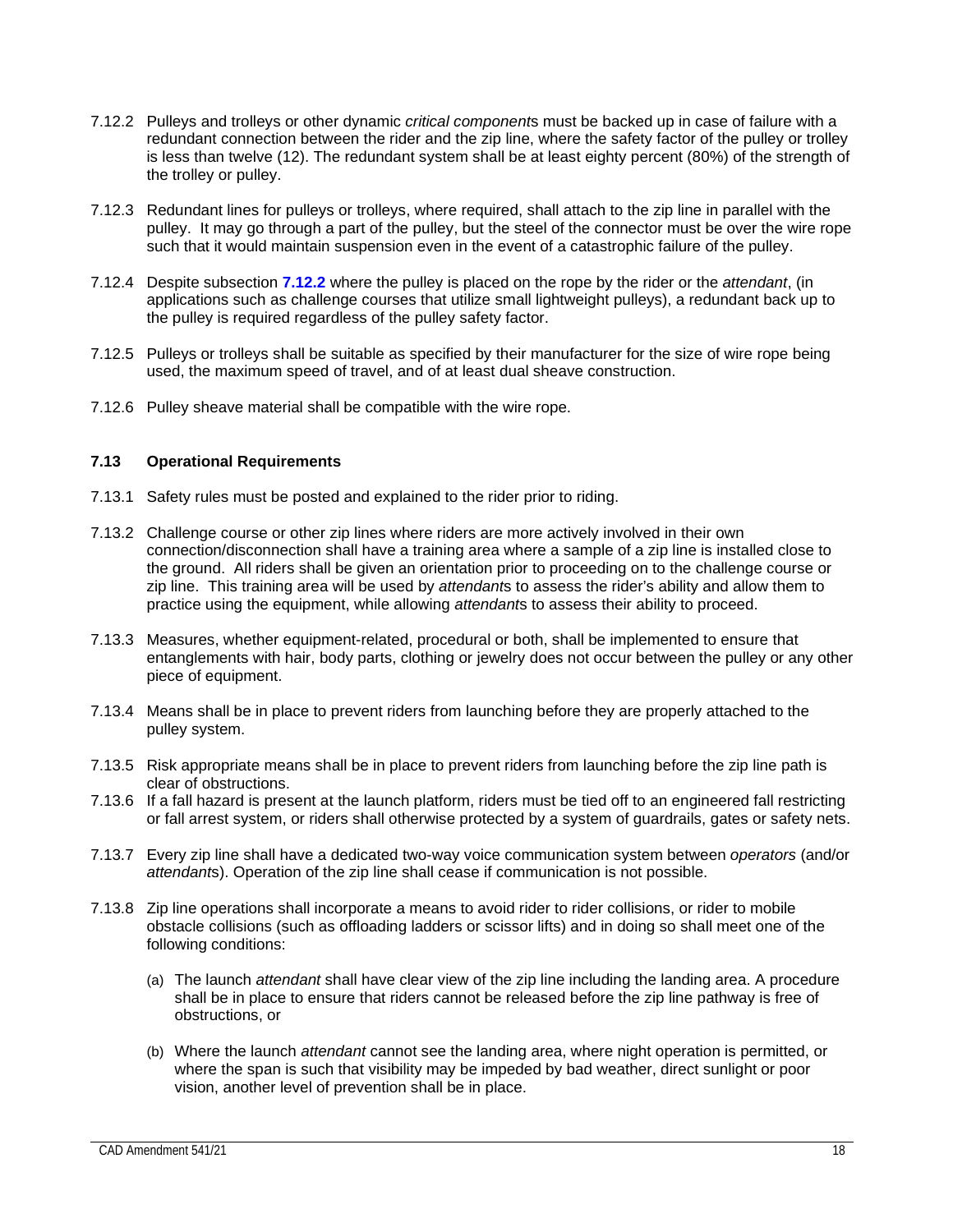- Note: Examples include a live video monitor of the unload area, bright warning lights visible in the worst weather conditions, an electronic/mechanical interlock that prevents the rider from launching when the object is out of the home or parked position or a combination thereof.
- 7.13.9 *Attendant*s who operate scissor lifts or any other similar devices shall have documented formal training in compliance with the Occupational Health and Safety Act.
- 7.13.10 Zip lines that require a scissor lift or a similar mechanical lifting device as part of normal operation, such as loading or unloading, shall have a solid flat surface that has been engineered for the loads placed upon it.

# <span id="page-24-0"></span>**7.14 Equipment Storage & Security**

- 7.14.1 All equipment shall be stored according to the manufacturer's recommendations.
- 7.14.2 All equipment shall be securely stored with access restricted to authorized persons.
- 7.14.3 All unserviceable equipment shall be removed from the site.

# <span id="page-24-1"></span>**7.15 Identification**

- 7.15.1 Each zip line whether standalone or in a challenge course shall be identified by a unique installation number.
- 7.15.2 Each zip line shall have a separate log book and shall be referenced as required for incident reporting purposes.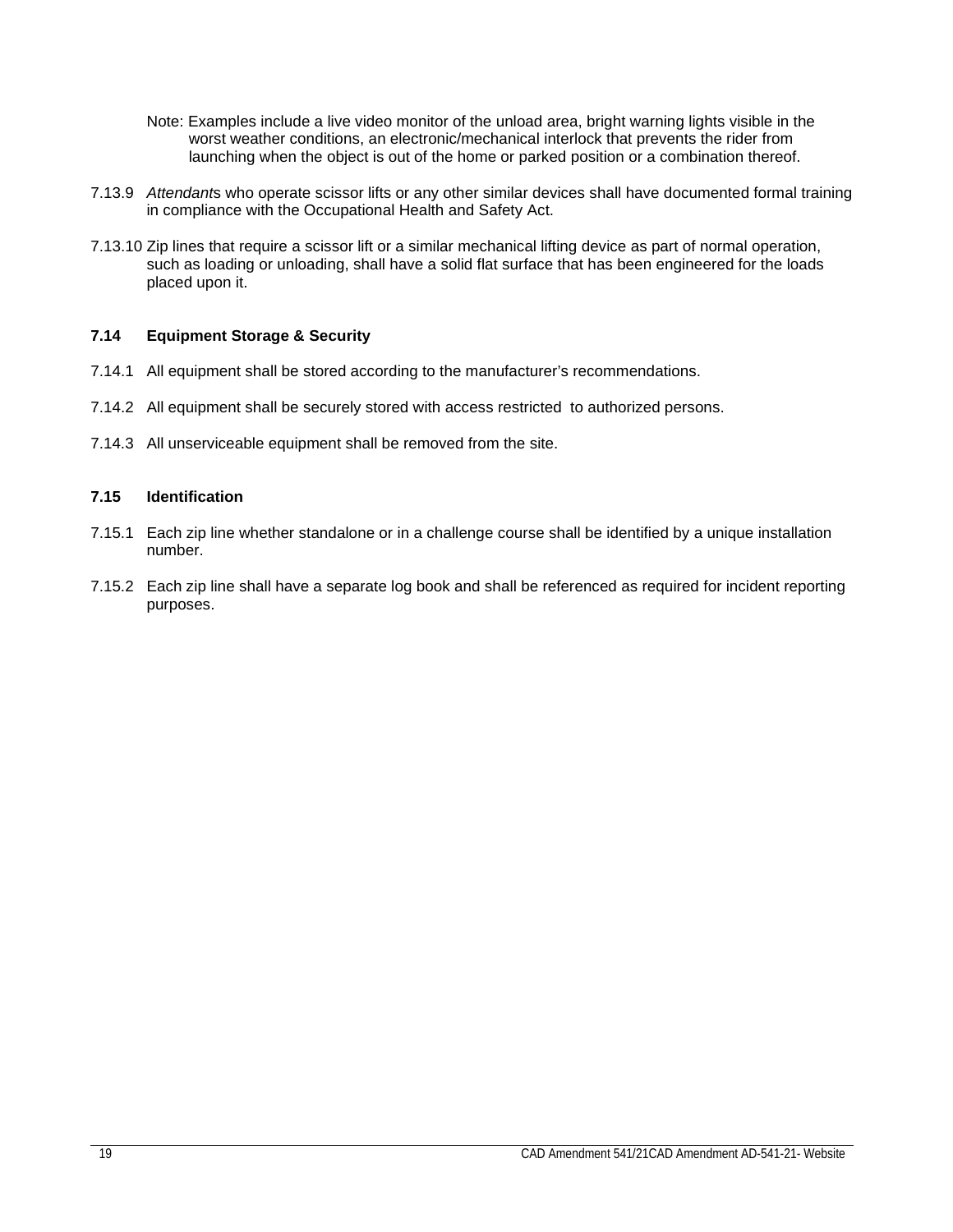# <span id="page-25-1"></span><span id="page-25-0"></span>**8 FREEFALL DESCENDERS**

# <span id="page-25-2"></span>**8.1 General Requirements**

- 8.1.1 *Freefall descenders*, whether standalone or in a challenge course shall follow the applicable requirements of **Part 7** with respect to:
	- (a) Towers, platforms and structures (see **7.5**);
	- (b) Wire Rope if freefall descenders are suspended by wire rope (see **7.6**);
	- (c) End Terminations (see **7.8**);
	- (d) Personal Safety Equipment (see **7.10**);
	- (e) Hardware (see **7.11**);
	- (f) Operational Requirements (see **7.13**); and
	- (g) Equipment Storage and Security (see **7.14**)
- 8.1.2 For the purpose of compliance with **8.1.1,** the term zip line in **Part 7** shall also mean *freefall descender.*

# <span id="page-25-3"></span>**8.2 Harness to Freefall Descender Connection**

- 8.2.1 Where riders are tasked with performing their own connect/disconnect to and from the freefall descender, the requirements of **7.10.8** apply.
- 8.2.2 For a single stand alone rides, where repeated *change over* is not required and where the launch platforms are staffed by an *attendant*, the *connect/disconnect components:*
	- (a) may conform to **7.10.8**; or
	- (b) shall utilize a means that offers not less than double lanyard protection with carabiners of a type not less than required in **7.10.5**.

# <span id="page-25-4"></span>**8.3 Overhead mounting point of a Freefall Descender**

8.3.1 As a minimum, freefall descender anchorage points shall be able to support a static load of 6kN (1,350 lbs) without exceeding the allowable unit stress of the materials used and with a safety factors of at least two (12kN or 2,700 lbs).

# <span id="page-25-5"></span>**8.4 Impact Protection**

- 8.4.1 Areas that the rider may come in contact with during descent and landing shall be padded or protected.
- 8.4.2 Surfacing in the landing area shall conform to the impact attenuation requirements in: